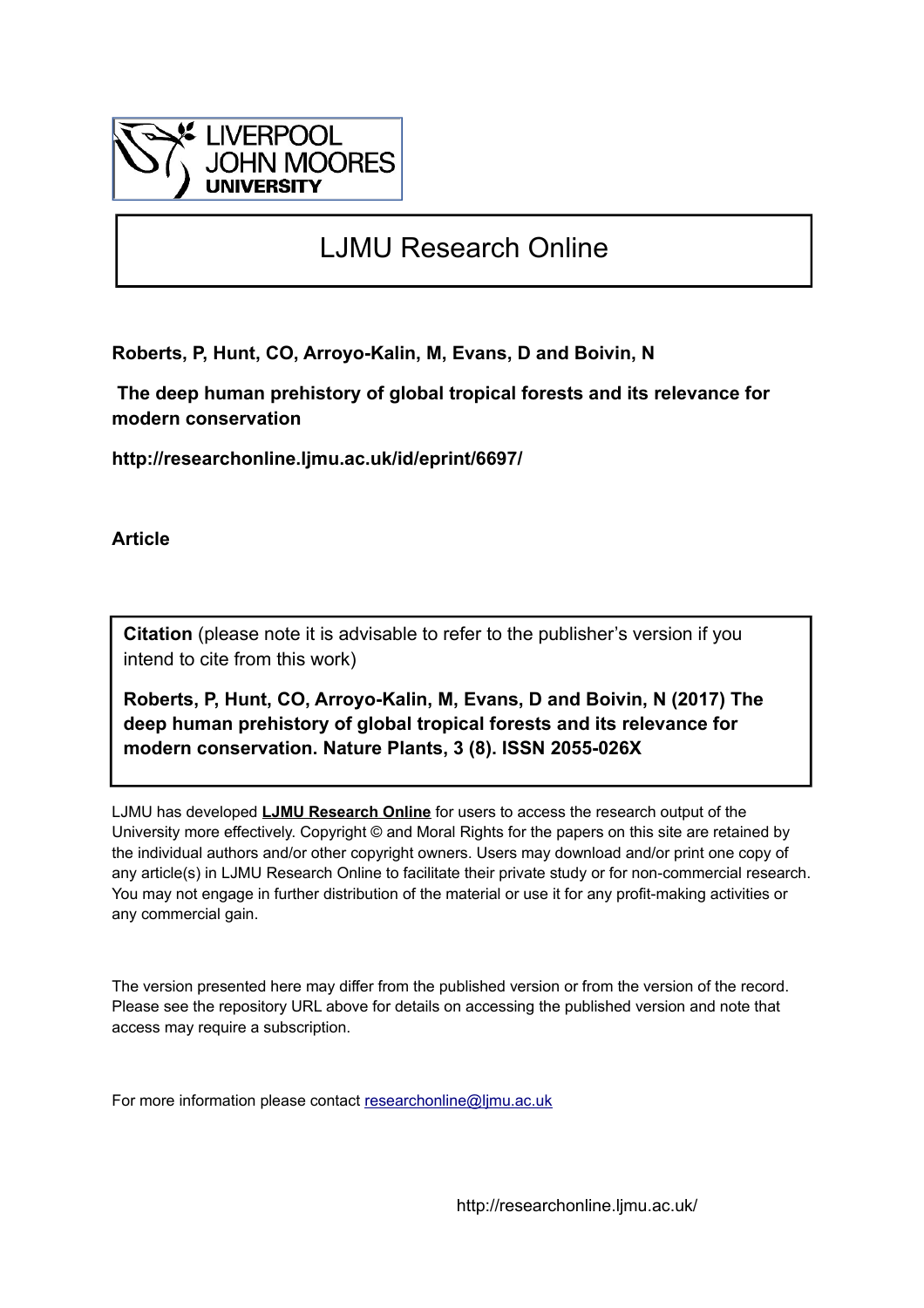# **The deep human prehistory of global tropical forests and its relevance for modern conservation**

Patrick Roberts<sup>1\*</sup>, Chris Hunt<sup>2</sup>, Manuel Arroyo-Kalin<sup>3</sup>, Damian Evans<sup>4</sup>, Nicole Boivin<sup>1</sup>

 $<sup>1</sup>$  Max Planck Institute for the Science of Human History, Jena, Germany</sup>

<sup>2</sup> Liverpool John Moores University, Liverpool, United Kingdom

<sup>3</sup> University College London, London, United Kingdom

4 École française d'Extrême-Orient, Paris, France

\*correspondence to: Patrick Roberts Max Planck Institute for the Science of Human History, Kahlaische Str. 10, 07745 Jena, Germany.

email: roberts@shh.mpg.de

**KEYWORDS:** Anthropocene, *Homo sapiens*, Tropical forests, Archaeology, Late Pleistocene, Holocene

### **Abstract/first paragraph**

Significant human impacts on tropical forests have been considered the preserve of recent societies, linked to large-scale deforestation, extensive and intensive agriculture, resource mining, livestock grazing, and urban settlement. Cumulative archaeological evidence now demonstrates, however, that *Homo sapiens* has actively manipulated tropical forest ecologies for at least 45,000 years. It is clear that these millennia of impacts need to be taken into account when studying and conserving tropical forest ecosystems today. Nevertheless, archaeology has so far provided only limited practical insight into contemporary human-tropical forest interactions. Here, we review significant archaeological evidence for the impacts of past hunter-gatherers, agriculturalists, and urban settlements on global tropical forests. We compare the challenges faced, as well as the solutions adopted, by these groups with those confronting present-day societies, which also rely on tropical forests for a variety of ecosystem services. We emphasise archaeology's importance not only in promoting natural and cultural heritage in tropical forests, but also in taking an active role to inform modern conservation and policy-making.

### **Introduction**

By 2050, it is estimated that over half of the world's population will live in the tropics, with many people relying on tropical forests as a source of freshwater, agricultural land, and urban land, as well as timber, medicine, and food<sup>1</sup>. The expansion of human populations into tropical forest environments has seen the latter become some of the most threatened ecosystems in the world<sup>2,3</sup>: every day  $c$ . 320  $\text{km}^2$  of tropical rainforest is destroyed, significantly impacting human populations along with 135 plant, animal, and insect species<sup>4</sup>. The ongoing viability of dry tropical forests is also under serious threat<sup>5</sup>. These alterations affect ecosystems that are central to the stability of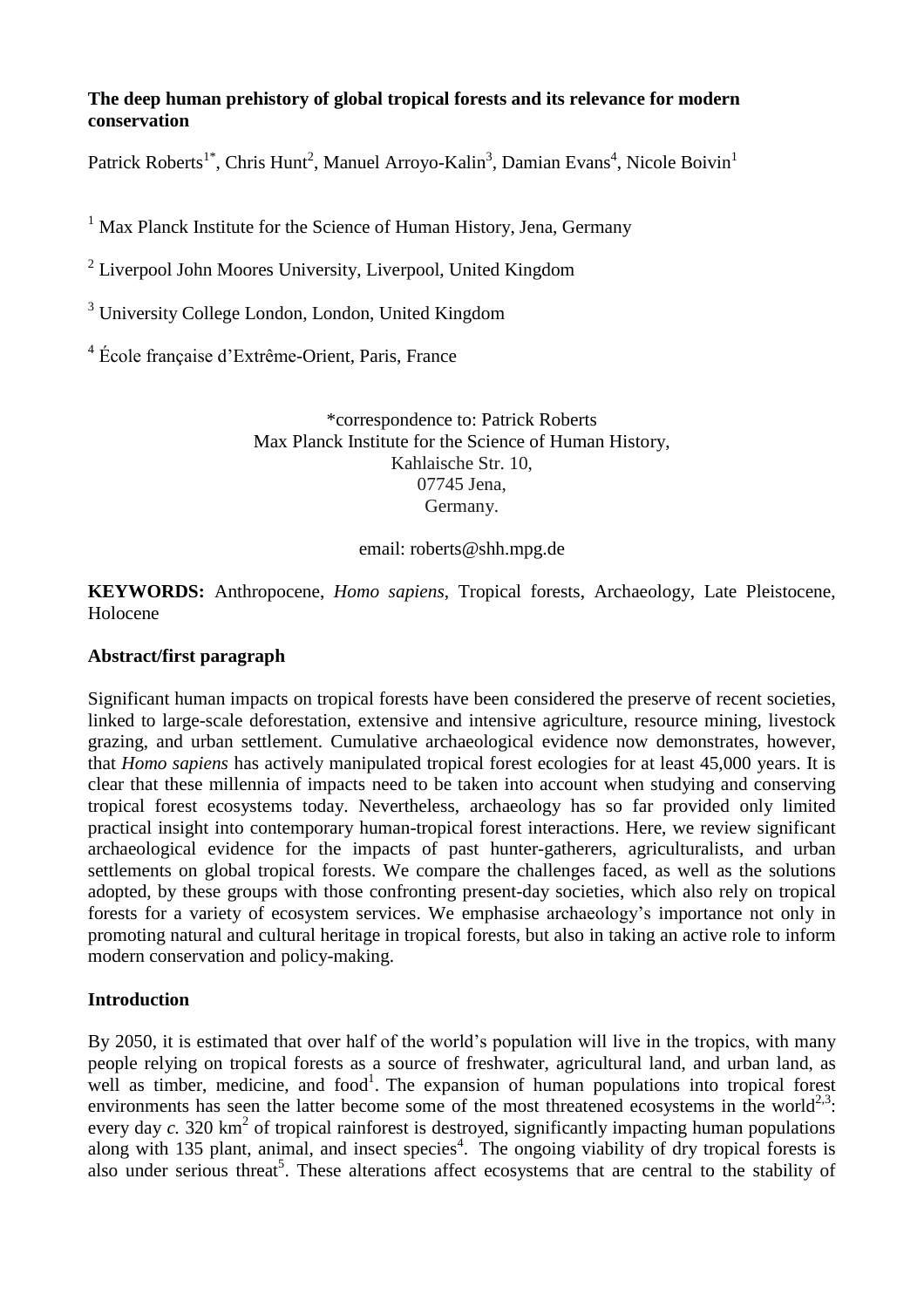Earth's atmosphere and climate<sup>6</sup>, as well as key providers of economic goods and ecosystem services<sup>2</sup>.

Focus on recent impacts to tropical forests has tended to promote these ecosystems as pristine and relatively untouched until recent centuries or even decades. Nevertheless, cumulative archaeological interest, spurred on by the application of novel methods of site discovery<sup>7</sup>, archaeological science research (e.g. $^{8-11}$ ), and palaeoenvironmental reconstruction (e.g. $^{12-13}$ ), have increasingly demonstrated tropical forests to be dynamic 'artefacts' of millennia of human-forest interaction<sup>14-15</sup>. Attempts to investigate the relationship between, on the one hand, prehistoric fire regime alteration, cultivation<sup>16</sup>, extensive sedentary settlement, and enduring landscape modification<sup>17-18</sup>, and, on the other, sustainable past subsistence, water-use, and intensive human occupation, have so far been limited. This is so despite recent calls from  $UNESCO<sup>19</sup>$ , and a broad range of researchers<sup>20-21</sup> to actively involve archaeologists in conservation and policy-making in tropical forests.

Awareness of long-term anthropogenic impacts to tropical forests has only gradually emerged. As recently as the 1980s and 1990s, anthropologists argued that tropical forests were unattractive environments for human occupation (e.g.<sup>22</sup>). This view was further promoted by archaeologists, who, for example, saw tropical forests as barriers to the expansion of Late Pleistocene *Homo*  sapiens foragers<sup>23</sup>, and also deemed them incapable of supporting agricultural populations<sup>24</sup>. This bias has been exacerbated by the generally-poor preservation of organic archaeological remains in tropical forest environments (e.g.<sup>25</sup>). Accordingly, scholarly assumptions about the timing of significant anthropogenic impacts on tropical forests generally point to the post-industrial era or, at the earliest, the colonial era of European 'discovery'<sup>26-27</sup>. Clearly, the accumulating database of archaeological and palaeoecological evidence for pre-industrial and pre-colonial tropical forest occupation and transformation has not been effectively communicated beyond a restricted set of sub-disciplines (though see  $^{28-31}$ ). As a consequence, this evidence has only played a small role in discussions about the start date or characteristics of the Anthropocene (e.g.  $^{32}$  but see  $^{33}$ ).

Here, we review evidence that has accumulated, primarily in recent decades, for the long-term human transformation of tropical forest ecosystems. Our review is not exhaustive, but rather seeks to highlight how recent studies, drawing on a suite of new archaeological science and palaeoecological methods, have dramatically altered understanding of tropical forest long-term histories globally. We focus on three modes of human impact that, over the long-term, stack up as broad but non-synchronous phases: a phase marked by deliberate forest burning, species translocation, and management of forest biota; a phase of agricultural cultivation and enduring landscape modification; and a phase of urban occupation and transformation of tropical forests. As will be seen, these modes are not mutually exclusive. We conclude by examining the implications of new archaeological and palaeoecological perspectives on the long-term prehistory of tropical forests for contemporary agendas of conservation, management, and resilience-building.

# **Early impacts**

In the last ten years, the archaeologically-acknowledged start date of human inhabitation of tropical forests has quadrupled in age. There is now clear evidence for the use of tropical forests by our species in Borneo<sup>12-13,34</sup> and Melanesia<sup>35</sup> by *c*. 45 ka; in South Asia by *c*. 36 ka<sup>36</sup>; and in South America by *c.* 13 ka<sup>37</sup>. There are suggestions of earlier rainforest occupation *c*. 125 ka in Java<sup>38-39</sup>,  $c. 60$  ka in the Philippines<sup>40</sup>,  $c. 100$  ka in China<sup>41</sup>, and in Africa perhaps from the first appearance of *Homo sapiens c.* 200 ka<sup>42</sup>, though further research is required to verify these cases<sup>43</sup>. Early modern humans adapted to diverse tropical forest formations, ranging from the sub-zero temperatures of montane forests to dense, humid, evergreen rainforests, undertaking sophisticated forest mammal hunting and plant processing (e.g.  $44$ ). Moreover, people did not just adapt passively to these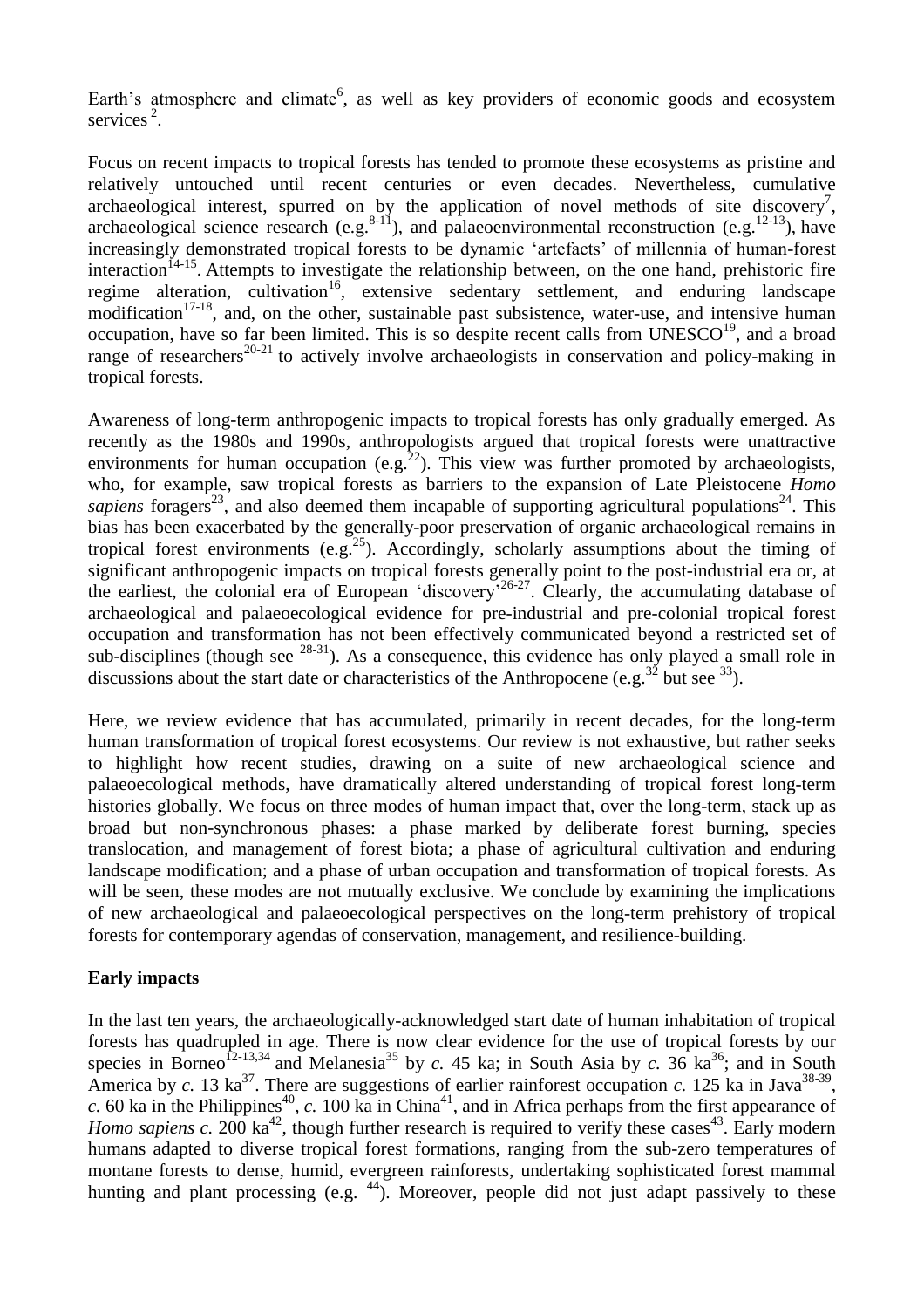environments, but from the onset modified them in fundamental ways $10,45$ , with outcomes that have affected the natural histories of these forests to the present day.

In Southeast Asia, mounting evidence points to deliberate anthropogenic biomass burning in order to create forest-edge habitats from first human arrival  $c$ . 45 ka<sup>13,35</sup> (Figure 1). This may reflect reliance on starchy forest edge plants and bearded pig attracted to canopy openings<sup>12</sup>. In tropical Australia, the decline of *Araucaria* and rise of Eucalypts and *Casuarina* has been correlated with the advent of anthropogenic biomass burning after  $40 \text{ ka}^{46-48}$ . Human landscape impacts have also been documented in the montane tropical forests of Highland New Guinea from 45-35 ka, even retarding vegetation re-colonization in the region following the Last Glacial Maximum<sup>49</sup>. That early foragers could have played a significant role in reshaping newly colonized landscapes is also supported by evidence that later foragers did. For example, the first colonists of the eastern Caribbean in the mid-Holocene brought their foraging, collecting and hunting lifestyles with them, and engaged in modification and management of tropical ecosystems that is reflected in significant shifts in pollen and phytolith datasets<sup>50</sup>.

Still debated, but potentially even more significant in terms of long-term impact, is human involvement in Late Pleistocene tropical forest megafaunal extinctions, which are argued to have had anthropogenic, climatic or multivariate causes, and to have resulted in major changes to ecosystem structure<sup>47</sup>. While discussions of megafaunal extinctions in tropical forests have been relatively limited, these environments possessed diverse megafauna, which persist in parts of Africa and Asia<sup>51</sup>. In the New Guinea Highlands there is evidence for megafauna, including extinct marsupials (such as *Maokopia ronaldii* and *Thylogale hopeii*), at West Balim River *c.* 30 ka and at Nombe *c.* 25 ka, with their gradual demise following human arrival and subsequent biomass burning<sup>49,52</sup>. In the Amazon basin, megafaunal extinctions, such as those of large mastodons (*Haplomastodon* waringi) and ground sloths (*Eremotherium laurillardi*), significantly altered biodiversity, vegetation distributions, nutrient cycling and carbon storage in the region, with effects persisting to the present day<sup>53</sup>, though the role of humans in this process has yet to be fully-explored  $(e.g. <sup>54</sup>)$ .

Tropical forest foragers also reshaped landscapes through the active long-distance translocation of species. In Melanesia, people translocated small mammals for reliable protein from 20  $\text{ka}^{55}$ . The result is that species like bandicoot (*Perameles* sp.) and cuscus (*Phalanger* sp.) are now widely distributed across Melanesian islands, including the Bismarck Archipelago, where they are not endemic. Yams (*Discorea alata*) are present on both sides of the Wallace Line by 45 ka<sup>34,56</sup>. By the Terminal Pleistocene or Early Holocene, a web of translocations seems to have carried economically-important plants, including the sago palm (*Metroxylon sagu*), yams (*Discorea alata*) and *D. hispida*, taro (*Colocasia esculenta*) and swamp taro (*Alocasia longiloba*), to the coastlands and islands of Southeast Asia, the Philippines, and Wallacea, and possibly also into North Australia57-59(Figure 1). Modification of the distribution and density of edible and economic tree species has also been observed among Amazonian hunter-gatherers $^{60}$ .

### **Farming in the forest**

The montane rainforests of New Guinea provide some of the earliest evidence for agricultural experimentation anywhere in the world $8.58$ . At Kuk Swamp, Terminal Pleistocene human foragers moved and tended tropical plants like yam (*Dioscorea* sp.), banana (*Musa* spp.), and taro (*Colocasia* sp.) until these species were fully 'domesticated' by the Early-Mid Holocene<sup>8,61</sup>. Both recent and ancient agricultural practices in this and other tropical forest regions were, however, combined with hunting/fishing and gathering. For example, while there was large-scale land management at Kuk Swamp, other surrounding sites demonstrate continued evidence for small mammal hunting<sup>62-63</sup>. Studies of early human activities in rainforest environments have helped to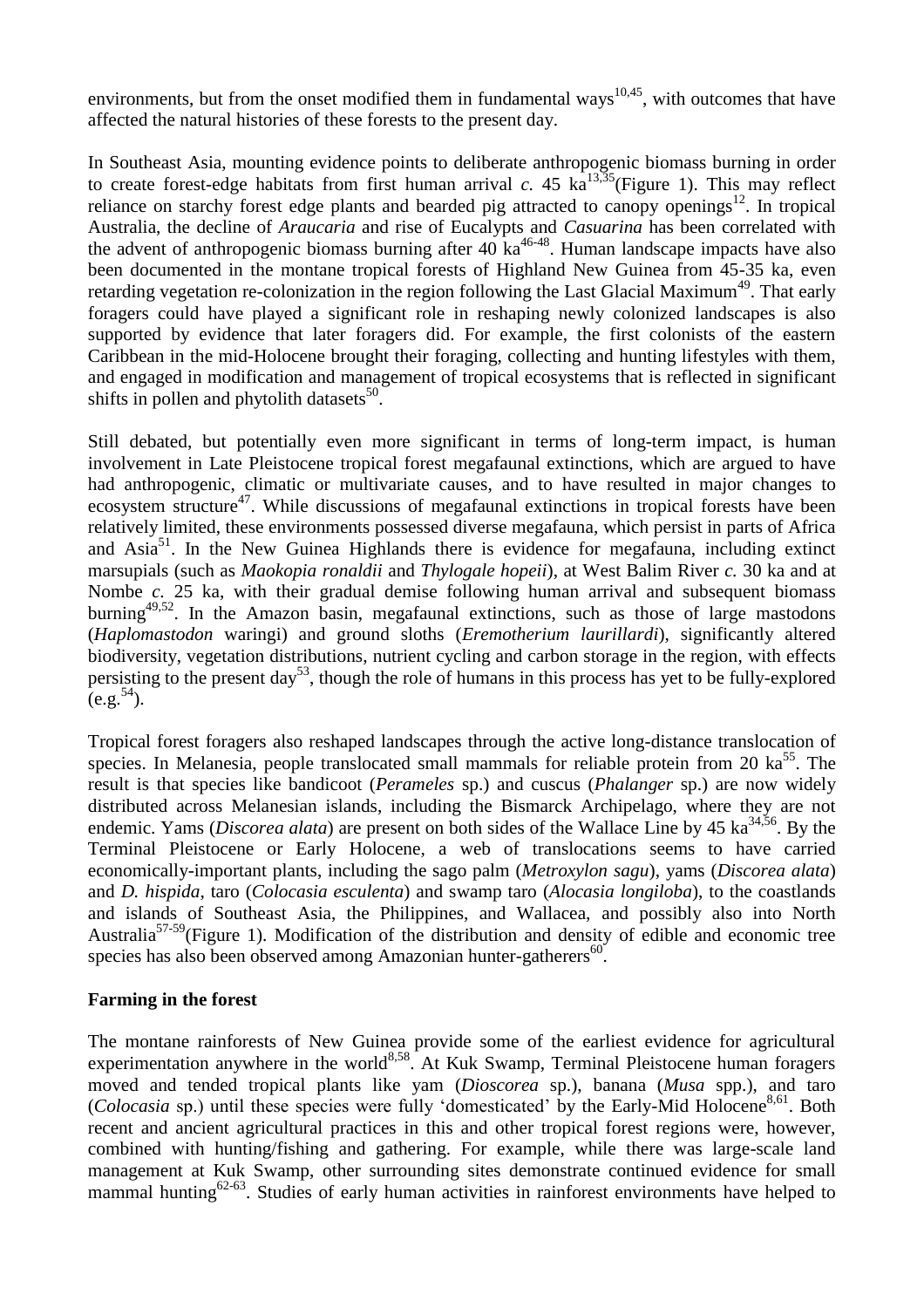blur the boundaries between tropical forest hunter-gatherers and farmers, revealing sophisticated subsistence practices, such as transplantation and cultivation extending back to at least the early Holocene. Such studies highlight how even these small populations may have altered tropical forest environments (Figure 2).

The eventual domestication of tropical forest plants and animals, together with the incorporation of plants and animals domesticated outside of tropical forest environments, and the emergence of agricultural systems, reflect new thresholds in the intensifying relationship between humans and tropical forest environments. The scale of human selection on tropical forest species can be seen in the number of them that are central to global cuisine today, including sweet potato, manioc, chilli, black pepper, mango, yams, pineapple and banana<sup>64</sup>(Figure 3). While domesticated tropical forest fauna are fewer in number, the now globally-distributed domestic chicken also most likely had a tropical forest origin in the form of the jungle fowl<sup>65</sup>. Despite new crops, however, increasingly settled tropical forest communities also continued to practice the same agro-forestry systems developed by their forebearers, focused on the management of various tree species. For example, the first Polynesian occupants of the Chatham Islands brought with them translocated tree crops, important to arboriculture and agroforestry strategies (with lasting impacts on conservation efforts in these islands) 66 . Likewise stands of Brazil nut (*Bertholletia excelsa*) in the Amazon closely map onto ancient human settlements<sup>67</sup>, reflecting long-term human interaction with and management of this species.

In addition to species domestication, translocation and clustering, the development of indigenous tropical forest agricultures during the Holocene also led to the intensive manipulation of drainage and the modification of soils. We have already mentioned the distinctive aspects of Early Holocene indigenous agriculture in Melanesia, which involved the formation of drainage ditches in order to prevent waterlogging of soils in planting areas<sup>61</sup>. In Amazonia, evidence from the Llanos de  $Mojos<sup>68</sup>$  and Guyanas<sup>69</sup> highlights how populations adapted to flooding conditions in order to intensify agricultural production. In areas now dominated by tropical rainforest, pre-Columbian settlement and fire-intensive land use practices resulted in the formation of expanses of fertile anthropic soils (Figure 2) known as *terras pretas* and *terras mulatas*<sup>10,17</sup>. These may have been reutilized as fertile soilscape legacies by populations in the past, just as they are employed in the present.

Over their human history, tropical forests have also been influenced by expansions of neighbouring farming groups and crops. In Amazonia, the adoption of Mesoamerican maize (*Zea mays*) dates back to at least  $6,000$   $BP^{70}$  and the plant was an important part of regional diets by the late Holocene<sup>71</sup>. In Africa, Bantu agriculturalists farming pearl millet and cattle appear to have expanded into the tropical rainforests of western and central Africa, *c.* 2.5 ka, when their extent was greatly contracted<sup>24</sup>. This expansion is suggested to have resulted in severe erosion and forest fragmentation in eastern and central Africa<sup>72</sup>. Similarly, the arrival of rice and millet agriculture in the tropical forests of Southeast Asia is associated with large-scale forest clearance, particularly within the more deciduous forests to the north of the equatorial belt in mainland Southeast Asia, which would have been easier to burn<sup>73-74</sup>.

In the Caribbean Archaic and Ceramic periods, meanwhile, communities brought a variety of exogenous domesticates, including wild avocado (*Persea americana*), manioc (*Manihot esculenta*), dog (*Canis lupus familiaris*) and guinea pig (*Cavia porcellus*), into island tropical forests<sup>75</sup> . Early Polynesians similarly carried a range of domesticated crops, animals and commensals that have contributed to the alteration of tropical forests across the region<sup>76-77</sup>. On Tonga, for example, tropical forest tree species declined in abundance following Polynesian colonisation<sup>78</sup>. Extinctions also ensued. Estimates suggest that avian extinctions from the tropical Pacific after Polynesian colonisation and prior to European arrival numbered in the hundreds if not thousands<sup>79</sup>.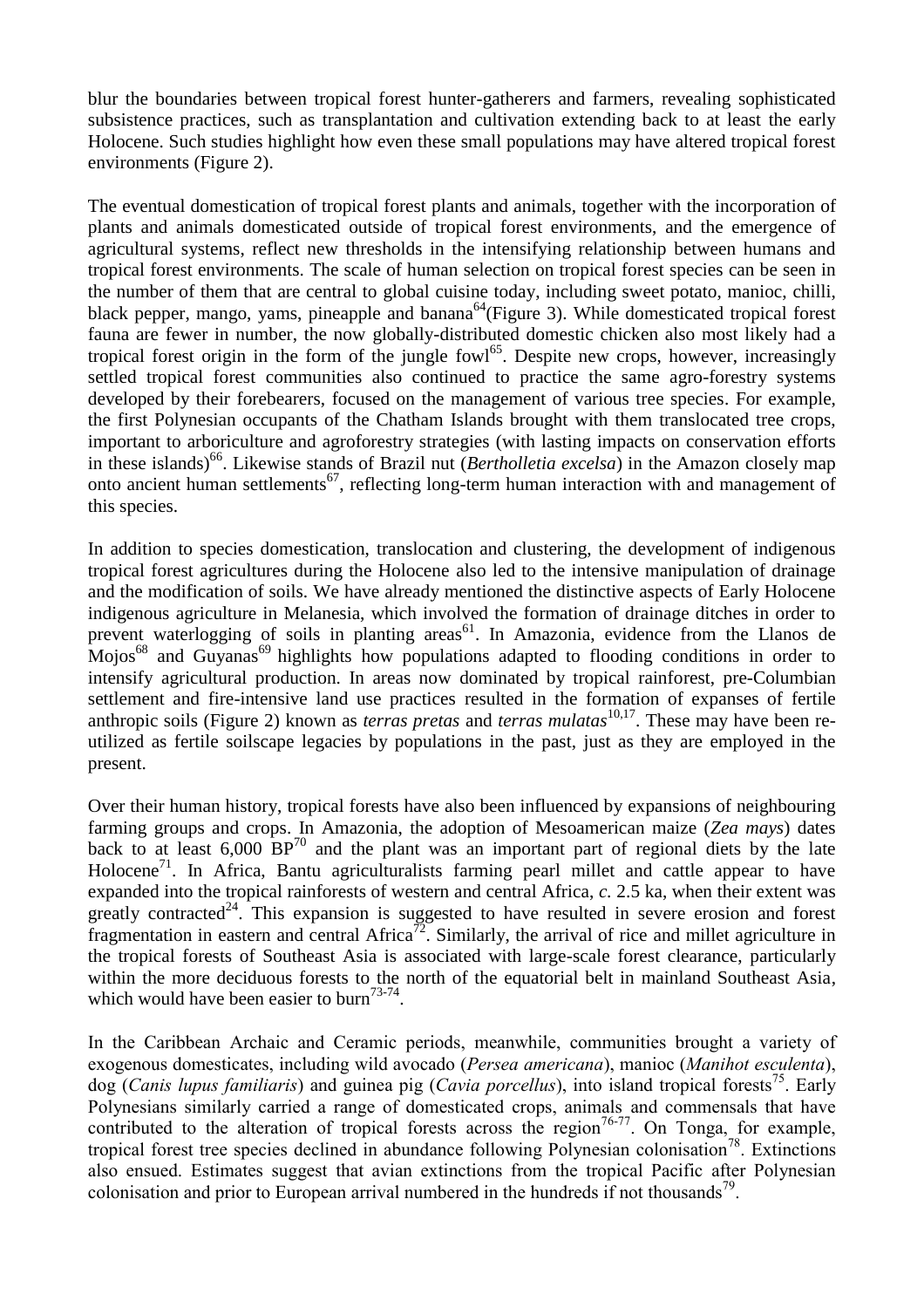Nevertheless, outside of more vulnerable island contexts, the adaptation of non-endemic domesticates to tropical forest environments did not generally result in significant or lasting environmental degradation in pre-industrial times. Indeed, most communities entering these habitats were initially at low population densities and appear to have developed subsistence systems that were tuned to their particular environments. This stands in stark contrast to the more recent effects of industrial monoculture and extensive cattle ranching in tropical forest settings. These practices, which induce rampant clearance, reduce biodiversity, provoke soil erosion, and render landscapes more susceptible to the outbreak of wild fires (e.g.  $80-81$ ), represent some of the greatest dangers facing tropical forests. Pre-industrial farming in tropical forests, which often employed fire in controlled fashion (e.g.<sup>17,82</sup>), by contrast, relied on an intimate knowledge of forest dynamics and successful integration within the whole ecological system, and largely appears to have encouraged more flexible and resilient farming systems based around polyculture.

## **Forests of ruins or sustainable urbanism?**

Public perceptions of archaeology in tropical forests often revolve around 'lost' temples that are only now being 'discovered', with romantic visions of vanished cities abandoned to the jungle<sup>83</sup>. In places like Cambodia, however, these perceptions are deeply political and firmly grounded in colonialism $84$ . Evocative images of the rise, fall and sudden 'collapse' of societies in these environments also owe much to  $20<sup>th</sup>$  century archaeological suggestions that large, permanent settlements could not be maintained due to the low fertility of tropical soils<sup>85</sup>. Nevertheless, over the last two decades, archaeological data, including canopy-penetrating LiDAR mapping, have revealed previously unimagined scales of human settlement in the Americas and Southeast Asia<sup>7,86</sup>. Indeed, extensive settlement networks in the tropical forests of Amazonia, Southeast Asia, and Mesoamerica clearly persisted many times longer than more recent industrial and urban settlements of the modern world have been present in these environments $^{18,87}$ .

Several challenges face urban populations in tropical forest environments today. For instance, floods and mudslides pose one of the greatest threats to modern urban settlements in tropical settings<sup>88</sup>. In 1999, a high-magnitude storm in the Vargas region of northern Venezuela triggered flash floods and mudslides that killed between 10,000 and 15,000 people and destroyed *c.* 40,000 homes in one of the worst natural disasters in the recorded history of the Americas<sup>88</sup>. Past urban populations clearly acknowledged such challenges and worked to mitigate them. For example, communities in and around the great temple-cities of the Angkor period in Cambodia developed large-scale hydrological infrastructure to both ensure access to water and divert excess flow away from settlements<sup>7</sup> (Figure 4). Similarly, archaeological evidence from *c*. 1.3 ka in Mesoamerica and Southeast Asia suggests both wetland modification and raised fields were deployed to minimize the impact of flooding on settlements<sup>89-90</sup>. Nevertheless, in some cases the ongoing danger of this high water-flow system could not be contained, with disastrous consequences. Such impacts have been observed, for example, in the remains of the settlements of the Khmer Empire, where hydraulic systems ultimately failed<sup>7</sup>. The archaeological record offers both mitigation strategies and cautionary tales.

Another major challenge to sustaining large populations in tropical forest habitats is the soil erosion that results from forest clearance and large-scale agricultural systems<sup>91-92</sup>. In Mesoamerica, certain Mayan communities appear to have 'gardened' the local forest for their resources rather than practicing forest clearance and monoculture farming<sup>93</sup>. This facilitated the long-term sustainable support of large populations. Southern Mayan cities, or at least their ruling elites, perhaps did overstretch under duress from climate change but an overall decrease in population, with perhaps significant effects on the erosive potential of the landscape<sup>91</sup>, occurred alongside increased resilience and population growth in the northern Maya region<sup>90,94</sup>. In Amazonia, dense pre-colonial populations relied on various combinations of fire-intensive cultivation practices, raised agricultural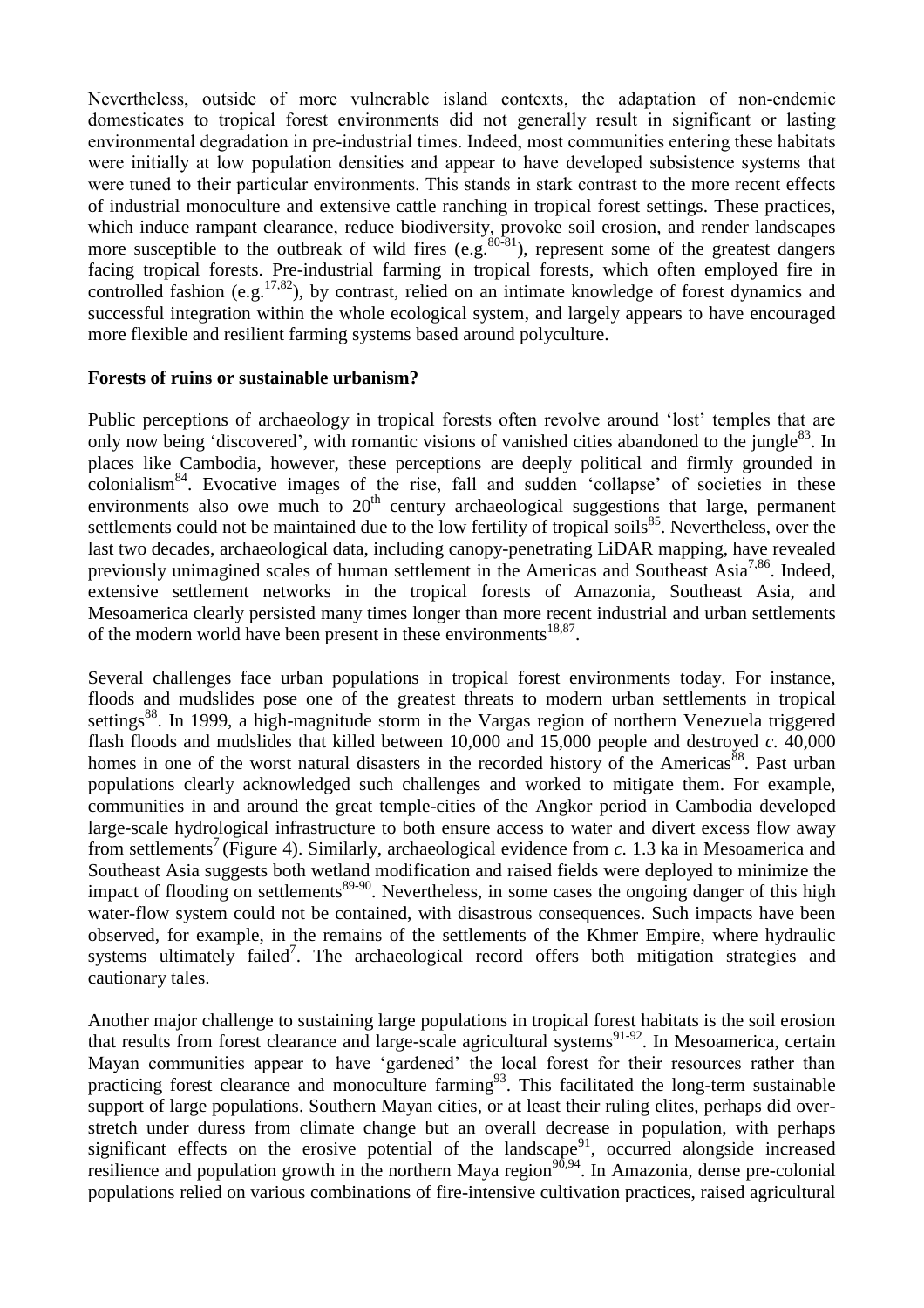fields, capture and management of aquatic riverine resources, and foraging for wild fauna and plants<sup>17,68,95</sup>. This agroforestry system helped produce fertile soils and enhanced long-term forest biodiversity. Deforestation appears to have been sufficiently limited that evidence of significant human-induced erosion in Amazonia is so far scant.

Many other archaeological and palaeoecological intersections demonstrate the fine balance between large human populations and their tropical forest environments. For instance, current evidence would suggest that a tendency towards sprawling was already present in early tropical urbanism<sup>96</sup>. This is mirrored to a significant degree in the modern world and is reflected in concerns about the sustainability of sprawling megacities resulting in continual degradation of environments at the ever-expanding urban fringe<sup>97</sup>. The decline of early, low-density megacities with dense urban cores and massive state-sponsored hydraulic infrastructure appears often to have been strongly correlated with climate change<sup>98-99</sup>. On the other hand, diversification, decentralization and 'agrarian urbanism' appear to have contributed to overall resilience  $100-101$ .

# **The deep history of global tropical forests: implications for the 21st century**

Although tropical forests were once seen as pristine, they are increasingly recognized as an outcome of long-standing human modification, management, and transformation. New methods and emerging datasets are demonstrating unequivocally that their enduring transformation by past human populations has much greater antiquity than previously thought. Yet despite the contemporary threat to tropical forests, and the need for concerted cross-disciplinary efforts to address the challenges they face, growing archaeological datasets have to date played only a relatively minor role in shaping contemporary discussions, debate, and policy making. This is in part a result of limited archaeological survey and exploration of tropical forests relative to other environments. It is also due to the fact that few ecologists and conservationists have engaged with mounting evidence for the long-term human impact of tropical forest environments (however, see  $15,31,102$ 

Some important strides have nonetheless been made. Increasing numbers of world heritage sites are now being accepted from tropical forest habitats, ranging from early *Homo sapiens* cave sites in Sri Lanka<sup>103</sup> to large-scale field systems in Bolivia<sup>104</sup>. UNESCO<sup>19</sup> is now actively seeking to create joint world heritage sites of natural and cultural importance in tropical forest regions so that archaeological sites and their forest contexts are mutually protected within the framework of the UN 2030 Sustainable Development Programme<sup>105</sup>. Ecological restoration projects are also drawing on archaeological data. In the tropical forests of Hawaii, for example, wild flowering plants identified in archaeobotanical assemblages have been successfully reintroduced into regions from which they had been extirpated by the  $21^{\text{st}}$  century<sup>106</sup>.

Ancient tropical forest urban centres are also attracting broader attention in terms of their potential to shed light on contemporary challenges. For example, the extensive urban fringes around many ancient tropical forest urban centres are drawing interest within present day urban planning research  $(e.g.<sup>97</sup>)$ . The role of such peri-urban interfaces in local resilience, in addressing vulnerability of urban centres to climate change, and in supporting current livelihoods and food security are of increasing interest, with archaeological data from tropical regions providing useful case studies of long-term dynamics<sup>97</sup>. Also of interest have been tropical rainforest anthrosols such as the fertile *terra preta* soils of the pre-Columbian Amazon. Research into these pre-Columbian soilscape legacies has both encouraged the search for pantropical analogues<sup>107-108</sup> and inspired attempts to recreate similarly fertile soils<sup>109</sup>.

Tropical forest archaeology is now past its pioneering stage. Although its development over the past decades has been enabled by new methods within and beyond the discipline of archaeology, the role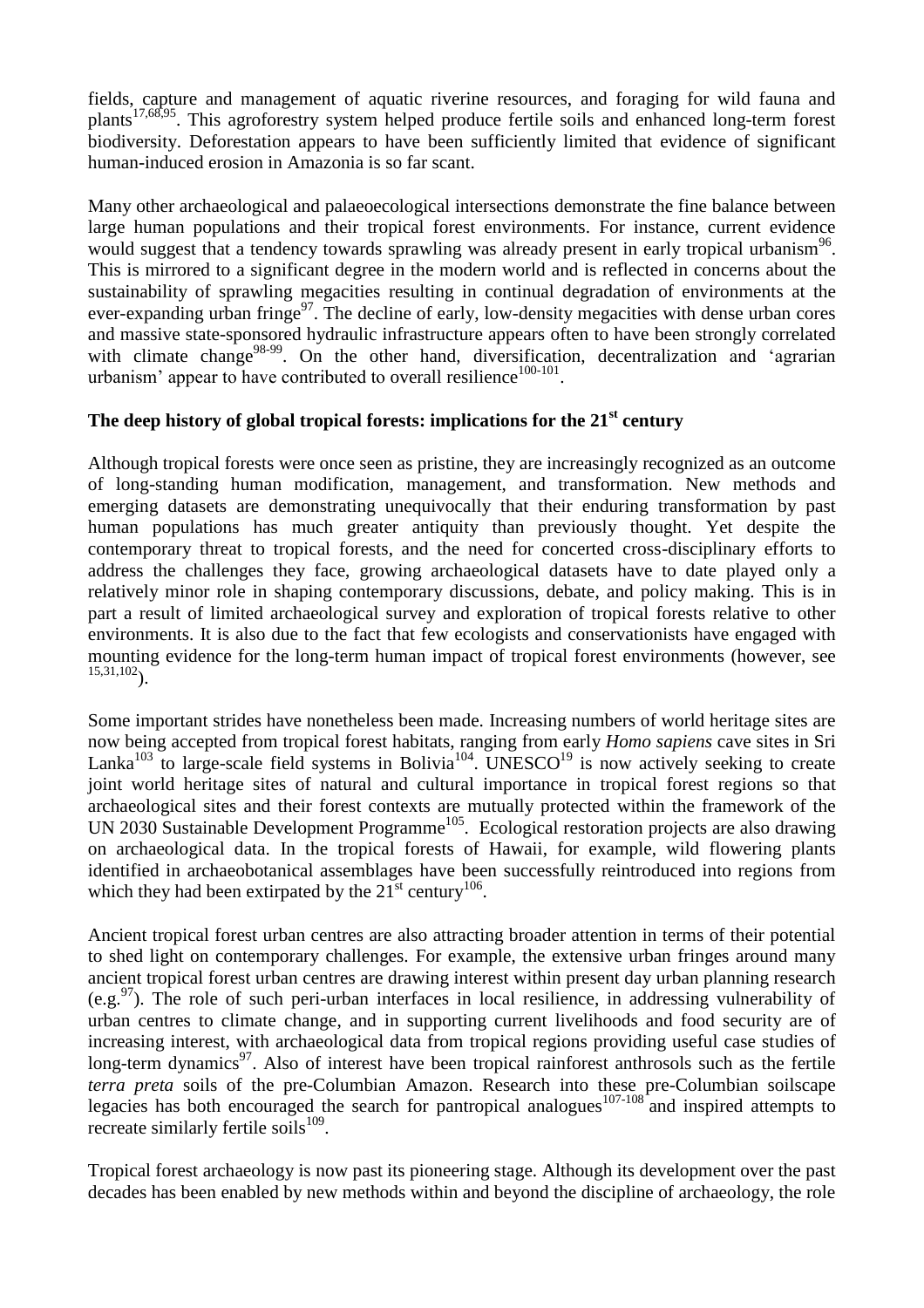of deforestation in revealing previously hidden ancient structures underlines the urgency of drawing on the past to inform present-day policy and planning. This urgency is fully felt by indigenous and traditional populations in tropical regions, many of whose livelihoods and cultural existence is intimately linked to tropical forest environments. For instance, Mbuti populations in Central Africa have been gradually evicted from the tropical evergreen rainforests of this region over the last decade or so<sup>110</sup>, sometimes in the name of nature conservation. This has led not only to loss of traditional ecological knowledge but also to pervasive malnutrition and disease among some populations<sup>111</sup>. In the Brazilian Amazon, the impact of expanding infrastructure on populations is severe<sup>112</sup> and current debates examine the ethics of contract archaeological work in environmental licensing of large-scale infrastructure projects<sup>113</sup>. Threats to indigenous and traditional populations, their livehoods, and their knowledge systems are global in scope and need to be factored into any attempts to marry archaeological practice and policy relating to tropical forests.

Archaeological and palaeoecological data relating to ancient tropical forest problematizes the notion of any return to pristine conditions. If past human populations have in many cases altered tropical forests in ways that have rendered them more useable for human inhabitation – improving ecosystem services in modern parlance – then perhaps restoration is a problematic goal, at least if such practices are aimed at restoring to some 'original' condition. Archaeological research instead promotes recognition and in some cases conservation of 'novel ecosystems'<sup>114-115</sup> that have helped to sustain human populations over the long-term. The championing of novel ecosystems, and abandonment of traditional conservation goals are controversial ideas, but clearly amongst a number of key debates that archaeologists might usefully weigh in on as part of wider, *inter*disciplinary discussions about tropical forests.

In conclusion, we suggest that emerging understanding of the long-term history of tropical forests points to a number of core recommendations. Foremost amongst these is that indigenous and traditional peoples – whose ancestors' systems of production and knowledge are slowly being decoded by archaeologists – should be seen as part of the solution and not one of the problems of sustainable tropical forest development. Second, there is a need for greater dissemination of the findings of archaeology beyond the discipline in order to enable broader understanding of long-term human alteration of tropical forest regions, and informed consideration of its implications. Third, we should continue to advance along the path of more regular and intensive exchange between archaeologists, ecologists, anthropologists, biologists, and geographers, engaging beyond academia with international bodies such as UNESCO and  $FAO^{19-21,116-117}$ . To this end, we advocate holding further regular meetings dedicated to a holistic and pantropical approach to the study of the archaeology of tropical forest biomes, as well as undertaking to achieve broader engagement between archaeologists and stakeholders.

**Author contributions:** P.R. conceived of the manuscript, wrote the manuscript, and conceived of and produced Figures 2 and 3. C.H. wrote the manuscript and conceived of and produced Figure 1. M.A.K. wrote the manuscript and conceived of and produced Figures 2 and 3. D.E. wrote the manuscript and conceived of and produced Figures 3 and 4. N.B. conceived of the manuscript, wrote the manuscript, and conceived of Figures 2 and 3.

The authors declare **no competing financial interest** or any other **conflict of interest**.

# **Acknowledgments:**

We would like to thank the participants for the Pantropica, 2016 workshop, funded and hosted by the Department of Archaeology at the Max Planck Institute for the Science of Human History, Jena, for taking part in an international meeting devoted to the global archaeology of rainforest environments. We would also like to thank Nuria Sanz, and the UNESCO office in Mexico, for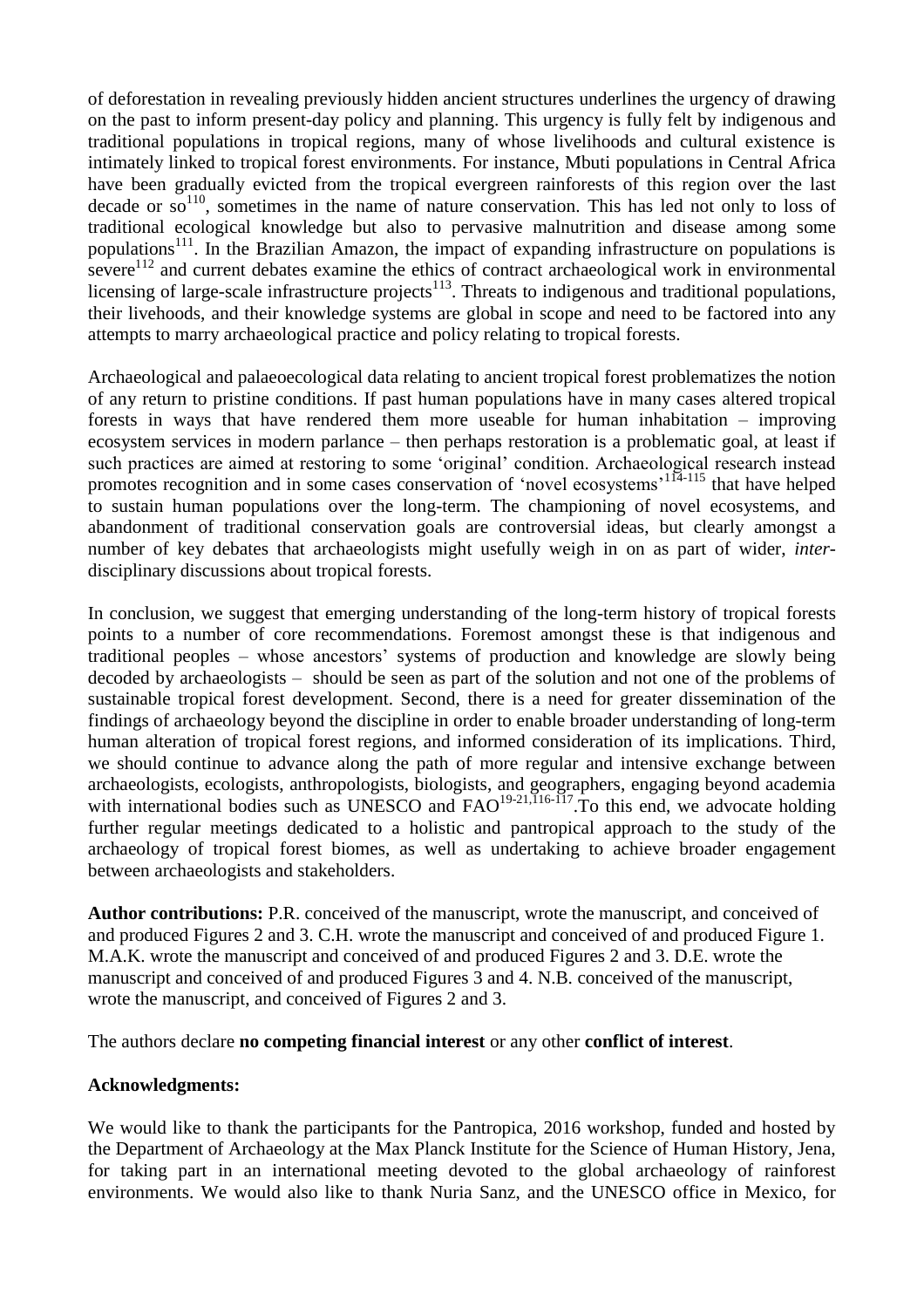invitations to tropical forest conservation workshops in Xalapa (2015) and Mexico City (2017). The discussions that took place during these three workshops informed and shaped the early stages of this manuscript. We would also like to extend our thanks to Nina Hofer for her help with Figures 1, 2 and 3. DE's contribution, and Nina Hofer's contribution to the illustrations, was funded by the European Research Council (ERC) under the European Union's Horizon 2020 research and innovation programme (grant agreement No 639828) in partnership with the APSARA National Authority and the Ministry of Culture and Fine Arts, Cambodia. We also thank the Max Planck Institute for the Science of Human History, Jena for the ongoing funding of PR and NB.

N.B. We use "ka" to denote thousands of calibrated/uncalibrated years ago. Where this refers to radiocarbon dates this is equivalent to calibrated years BP.

## **Figures:**

Figure 1. Figure 1. Tropical Australasia showing sites with reasonably certain modern human presence, sites where there is vegetation disturbance by fire atypical of the longer Pleistocene record, or where humans are directly implicated, and locations with evidence for economically useful plants found both sides of the biogeographical discontinuity of the Wallace Line. Top: Late Pleistocene, Bottom: Early Holocene 11,000-5,000 BP. The figure is compiled based on data from Barker *et al.*<sup>118</sup>, Denham<sup>58</sup>, Hunt *et al.*<sup>13</sup>, Hunt and Premathilake<sup>59</sup>, Hunt and Rabett<sup>119</sup>, Marwick *et* al.<sup>120</sup> Mijares *et al.*<sup>40</sup>,Moss and Kershaw<sup>47</sup>, Paz<sup>56</sup>, Kershaw *et al.*<sup>121</sup>, van der Kaars *et al.*<sup>122</sup>, Storm *et al.*<sup>38</sup> , Summerhayes *et al.* <sup>35</sup> , and Westaway *et al.*<sup>39</sup> .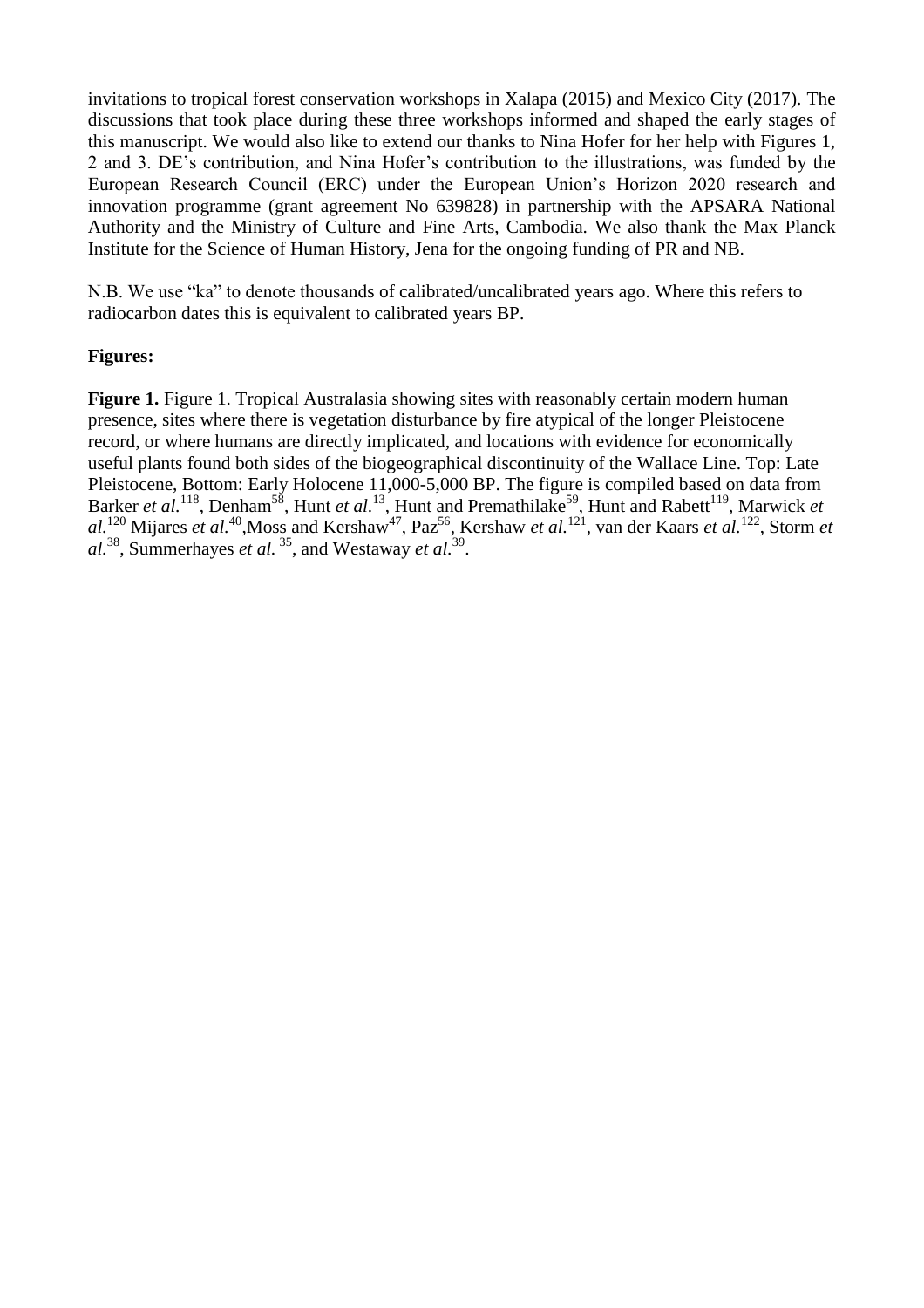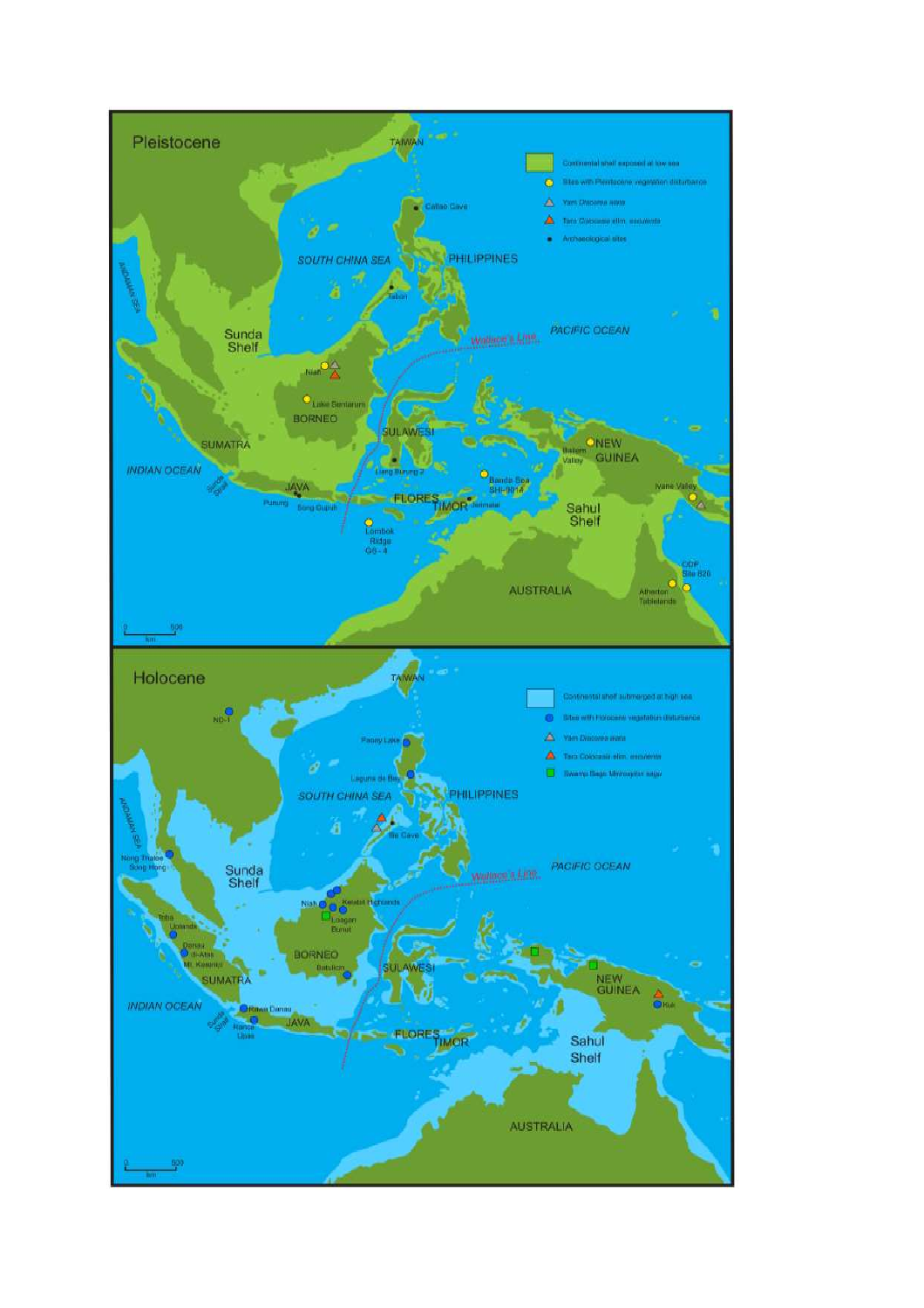**Figure 2.** A model of anthropic impact on tropical forest environments based on Amazonia. A) Prehuman tropical forest with natural gap dynamics, including megafaunal impacts, B) Nomadic foraging groups utilizing plant (including tree) and animal resources and, where desirable, forming gaps through forest burning, C) Initial sedentism with house gardens and slight soil modification, D) Increased sedentism and population growth with corresponding soil modification, swidden plots, slash and burn impacts, the small re-growth of trees on old plots. E) Abandonment leading to forest re-growth and the legacy of anthropic soils. Note the central role played by aquatic resources and alluvial environments for the selection of appropriate environments for human inhabitation.



**Figure 3.** Map of the temporal and geographical origins of selected domesticated plant and animal resources coming from tropical forest regions during the Early (11,000-8,200 ka), Middle (8,200- 4,200 ka) and Late Holocene (4,200 ka onwards). Temporal periods have been defined on the basis of Walker *et al.*<sup>123</sup> Temporal and geographical information comes from Pearsall<sup>124</sup>, Clement *et al.*<sup>125</sup>, Piperno<sup>126</sup>, Denham<sup>58</sup>, Kingwell-Banham and Fuller<sup>127</sup>, Storey *et al.*<sup>128</sup>, Fuller and Hildebrand<sup>129</sup>, H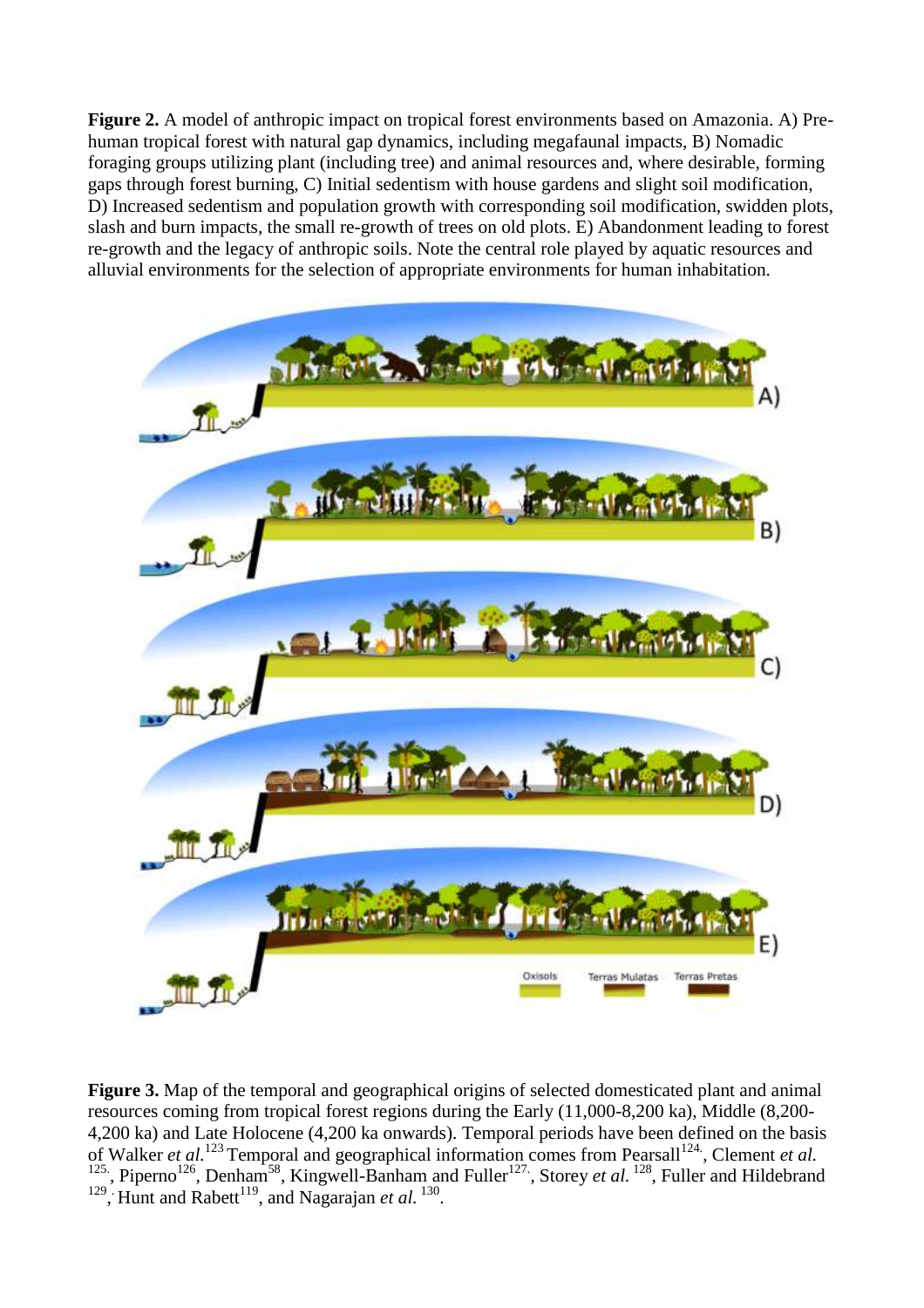

**Figure 4.** Lidar-derived bare earth model of urban and hydraulic infrastructure at a city on Phnom Kulen, ~35 km north of Angkor Wat. Penny *et al*.<sup>131</sup> have shown that the area that our figure shows was subject to intensive land use for several centuries between the  $8<sup>th</sup>$  and  $12<sup>th</sup>$  centuries CE, punctuated by episodes of severe erosion.



### **References**

1. State of the Tropics. *State of the Tropics 2016 report*. James Cook University, Cairns, Australia (2016).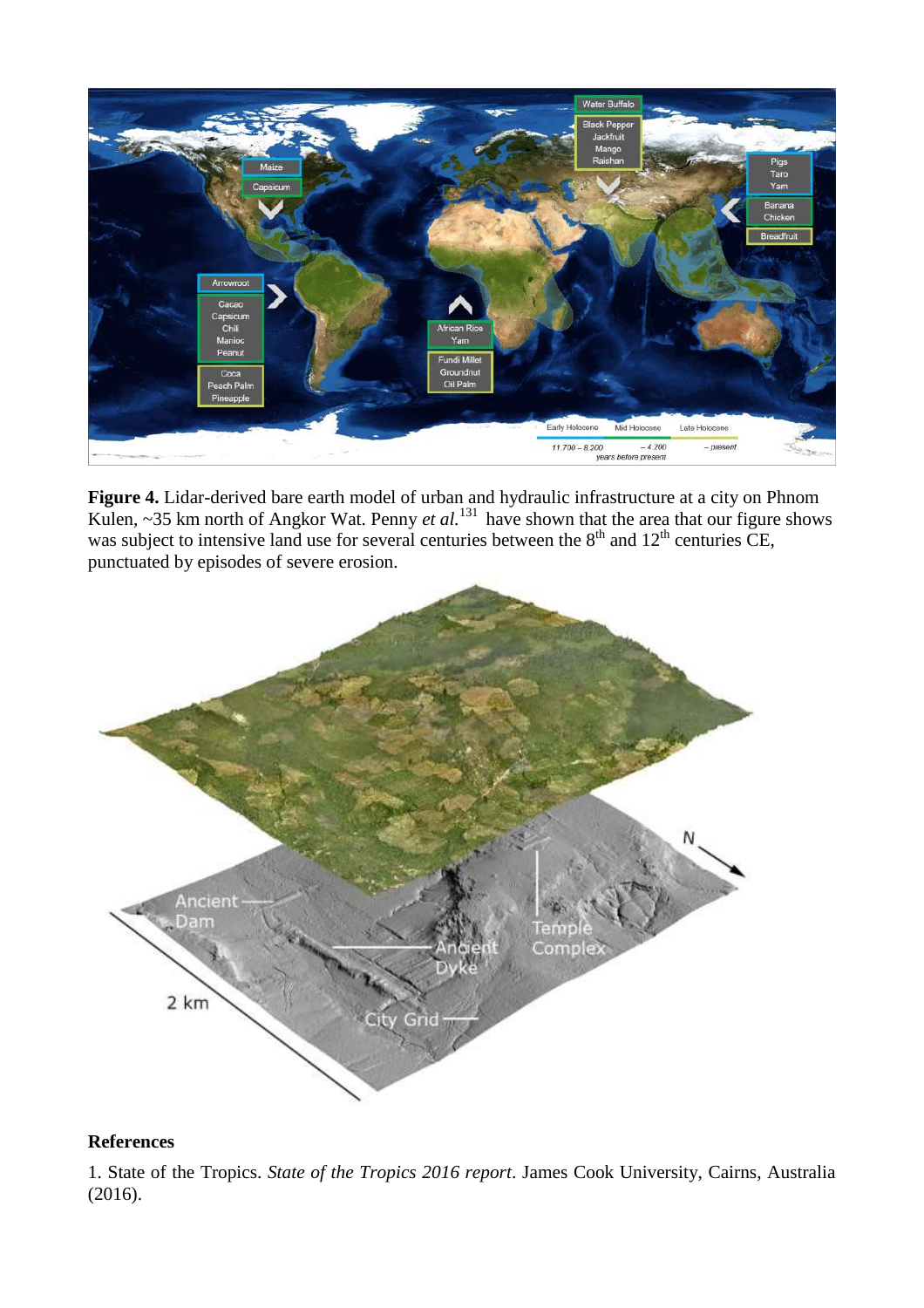2. Gardner, T.A. *et al.* Prospects for tropical forest biodiversity in a human-modified world. *Ecology letters 12*, 561-582 (2009).

3. Ghazoul, J. & Shiel, D. *Tropical rain forest ecology, diversity, and conservation*. New York: Oxford University Press (2010).

4. Scientific American. Measuring the daily destruction of the world's rainforests. *Scientific American*.<http://www.scientificamerican.com/article/earth-talks-daily-destruction/> (2009).

5. DRYFLOR et al. Plant diversity patterns in neotropical dry forests and their conservation implications. *Science* **353**, 1383-1387 (2016).

6. Martin, C. *On the edge: the state and fate of the world's tropical rainforests*. Report to the club of Rome: Greystone Books (2015).

7. Evans D. Airborne laser scanning as a method for exploring long-term socio-ecological dynamics in Cambodia. *Journal of Archaeological Sci*ence*:* doi:10.1016/j.jas.2016.05.009 (2016).

8. Denham, T.P. *et al*. Origins of agriculture at Kuk Swamp in the Highlands of New Guinea. *Science* **301**, 189-193 (2003).

9. Barton, H. The case for rainforest foragers: The starch record at Niah Cave, Sarawak. *Asian Perspectives* **44**, 56-72 (2005).

10. Arroyo-Kalin, M. [The Amazonian Formative: crop domestication and anthropogenic soils.](https://iris.ucl.ac.uk/iris/publication/382936/1) *Diversity* **2**, 473-504 (2010).

11. Roberts, P. et al. Direct evidence for human reliance on rainforest resources in late Pleistocene Sri Lanka. *Science* **347**, 1246-1249 (2015).

12. Barker, G. *et al.* The 'human revolution' in lowland tropical Southeast Asia: the antiquity and behaviour of anatomically modern humans at Niah Cave (Sarawak, Borneo). *Journal of Human Evolution* **52**, 243-261 (2007).

13. Hunt, C.O., Gilbertson, D.D. & Rushworth, G. A 50,000-year record of late Pleistocene tropical vegetation and human impact in lowland Borneo. *Quaternary Science Reviewers* **37**: 61-80 (2012).

14. Barton, H., Denham, T., Neumann, K. & Arroyo-Kalin, M. Long-term perspectives on human occupation of tropical rainforests: An introductory overview. Guest editorial. *Quaternary International* **249**, 1-3 (2012).

15. McMichael, C.N.H., Matthews-Bird, F., Farfan-Rios, W. & Feeley, K.J. Ancient human disturbances may be skewing our understanding of Amazonian forests. *Proceedings of the National Academy of Sciences, USA* **114**, 522-527 (2017).

16. Piperno, D.R. & Pearsall, D.M. *The Origins of Agriculture in the Lowland Neotropics*. New York: Smithsonian Academic Press (1998).

17. Arroyo-Kalin, M. [Slash-burn-and-churn: Landscape history and crop cultivation in pre-](https://iris.ucl.ac.uk/iris/publication/393914/7)[Columbian Amazonia.](https://iris.ucl.ac.uk/iris/publication/393914/7) *Quaternary International* **249** 4-18. doi:10.1016/j.quaint.2011.08.004 (2012).

18. Heckenberger, M.J. *et al*. Pre-Columbian urbanism, anthropogenic landscapes and the future of the Amazon. *Science* **321**, 1214-1217 (2008).

19. Sanz, N (ed.). *Exploring Frameworks for Tropical Forest Conservation: managing production and consumption for sustainability*. Mexico City: UNESCO (2017).

20. Babin, D. (ed.). *Beyond Tropical deforestation: From tropical deforestation to forest cover dynamics and forest development*. Montpellier: CIRAD/UNESCO (2004).

21. De Dapper, M. *Tropical forests in a changing global contex*t. Bruxelles: Académie royale des sciences d'outre-mer (2005).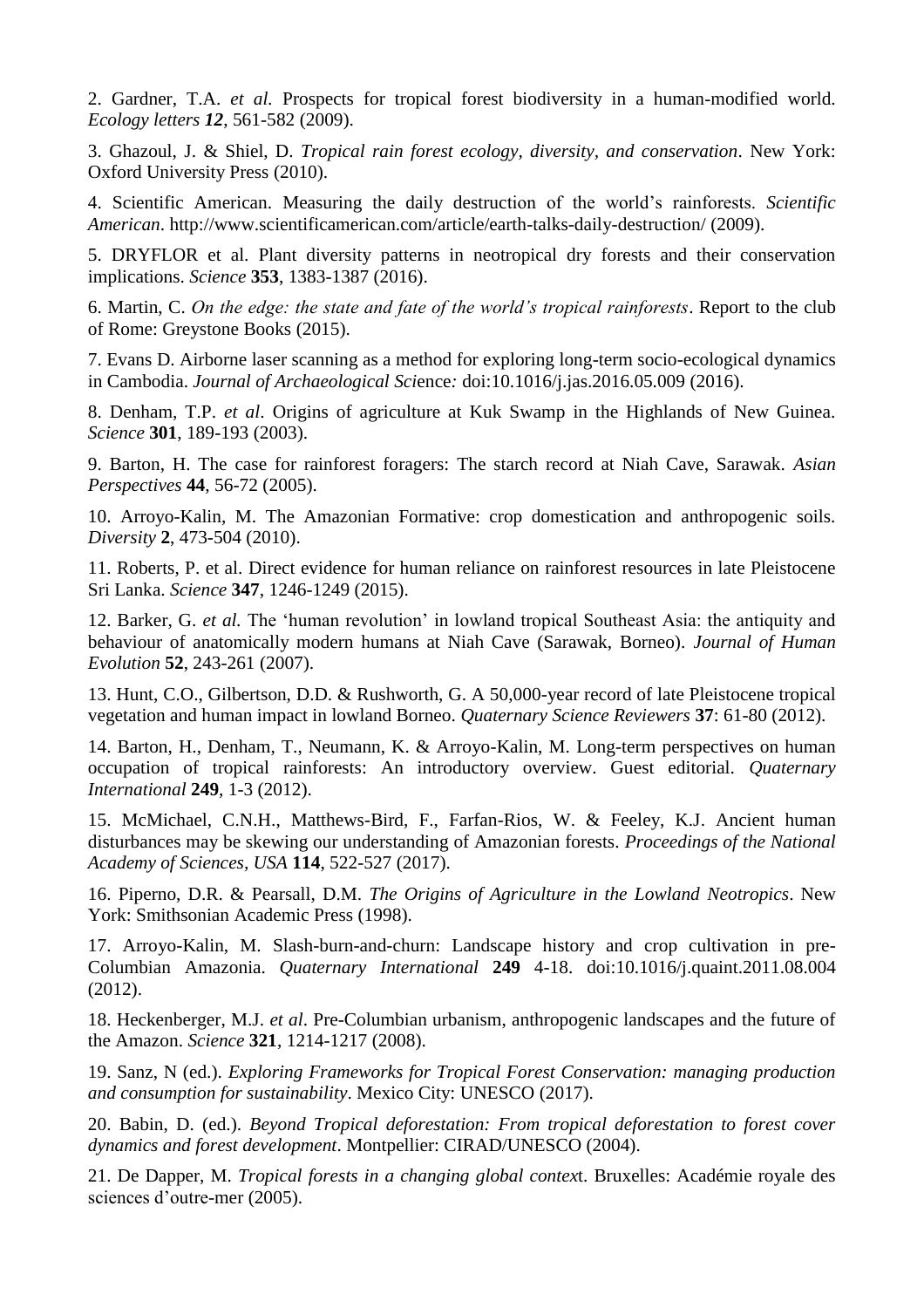22. Bailey, R.C. et al. Hunting and gathering in tropical rain forest; Is it possible? *American Anthropologist* **91**, 59-82 (1989).

23. Gamble, C. *Timewalkers: The prehistory of global colonization*. Stroud: Alan Sutton (1993).

24. Grollemund, R *et al*. Bantu expansion shows that habitat alters the route and pace of human dispersals. *Proceedings of the National Academy of Sciences of the United States of America* **112**, 13296–13301 (2015).

25. Stahl, P.W. *Archaeology in the lowland American tropics: current analytical methods and recent applications*. Cambridge: Cambridge University Press (1995).

26. Hemming, J. *Tree of Rivers: The Story of the Amazon*. London: Thames and Hudson (2009).

27. Lewis, S.L. & Maslin, M.A. Defining the Anthropocene. *Nature* **519**, 171-180 (2015).

28. Steege, H. t. *et al.* Hyperdominance in the Amazonian Tree Flora. *Science* **342**, 325 (2013).

29. McMichael, C. *et al.* Predicting pre-Columbian anthropogenic soils in Amazonia. *Proceedings of the Royal Society B. Biological sciences* **281**, 20132475 (2014).

30. Bush, M.B. et al. Human disturbance amplifies Amazonian El Nino Southern Oscillation signal. *Global Change Biology* DOI: 10.1111/gcb.13608 (2017).

31. Levis, C. et al. Persistent effects of pre-Columbian plant domestication on Amazonian forest composition. *Science* **355**, 925-931 (2017).

32. Smith, B.D. & Zeder, M.A. The onset of the Anthropocene. *Anthropocene* **4**, 8-13 (2013).

33. Roosevelt, A.C. The Amazon and the Anthropocene: 13,000 years of human influence in a tropical rainforest. *Anthropocene* **4**, 69-87 (2013).

34. Barker, G. (ed.). *Rainforest foraging and Farming in Island Southeast Asia, Vol. 1: The archaeology of the Niah Caves, Sarawak*. (McDonald Institute Monographs.) Cambridge: McDonald Institute for Archaeological Research (2013).

35. Summerhayes, G.R. *et al.* Human adaptation and plant use in Highland New Guinea 49,000 to 44,000 years ago. *Science* **330**, 78-81 (2010).

36. Perera, N. *et al*. People of the ancient rainforest: Late Pleistocene foragers at the Batadombalena rockshelter, Sri Lanka. *Journal of Human Evolution* **61**, 254-269 (2011).

37. Roosevelt, A.C., Douglas, J. & Brown, L. In *The First Americans: The Pleistocene Colonization of the New World* (ed Jablonski, N.G.) 159-223 (Memoir No. 27. California Academy of Sciences, San Francisco, 2002).

38. Storm, P. *et al.* Late Pleistocene Homo sapiens in a tropical rainforest fauna in East Java. *Journal of Human Evolution* **49**, 536-545 (2005).

39. Westaway, K.E. *et al.* Age and biostratigraphic significance of the Punung rainforest fauna, East Java, Indonesia, and implications for Pongo and Homo. *Journal of Human Evolution* **53**, 709-717 (2007).

40. Mijares, A.S.B. *et al.* New evidence for a 67,000-year-old human presence at Callao Cave, Luzon, Philippines. *Journal of Human Evolution* **59**, 123-132 (2010).

41. Liu, W. *et al*. The earliest unequivocally modern humans in southern China. *Nature* **526**, 696- 700 (2015).

42. Mercader, J. Forest people: The role of African rainforests in human evolution and dispersal. *Evolutionary Anthropology* **11**, 117-124 (2002).

43. Roberts, P., Boivin, N., Lee-Thorp, J., Petraglia, M. & Stock, J. Tropical forests and the genus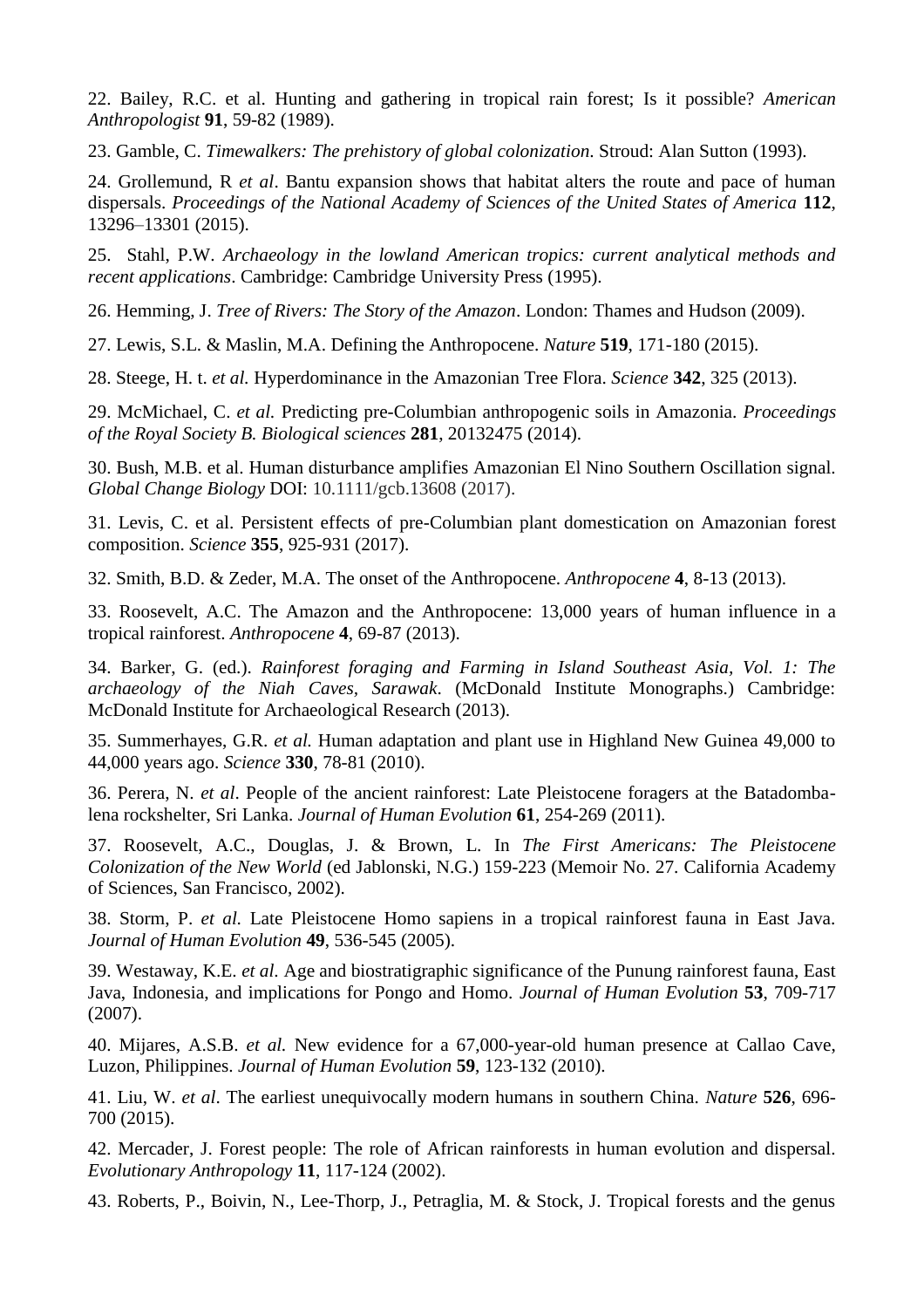Homo. *Evolutionary Anthropology* **25**, 306-317 (2016).

44. Barker G., Farr, L. *Archaeological Investigations in the Niah Caves, Sarawak Volume 2*. Cambridge: The McDonald Institute, Cambridge, (2016).

45. Gnecco, C. Against ecological reductionism: Late Pleistocene hunter-gatherers in the tropical forests of northern South America. *Quaternary International* **109-110**,13-21 (2003).

46. Kershaw, A.P., Bretherton, S.C. & van der Kaars, S. A complete pollen record of the last 230 ka from Lynch's Crater, north-eastern Australia. *Palaeogeography, Palaeoclimatology, Palaeoecology* **251**, 23–45 (2007).

47. Moss, P.T. & Kershaw, A.P. A late Quaternary marine palynological record (oxygen isotope stages 1 to 7) for the humid tropics of northeastern Australia based on ODP site 820. *Palaeogeography, Palaeoclimatology, Palaeoecology* **251**, 4-22 (2007).

48. Bird, M.I. *et al*. Humans, megafauna and environmental change in tropical Australia. Journal of *Quaternary Science* **20**, 493-452 (2013).

49. Fairbairn, A.S., Hope, G.S. & Summerhayes, G.R. Pleistocene occupation of New Guinea's highland and subalpine environments. *World Archaeology* **38**, 371-386 (2006).

50. Siegel, P.E. *et al.* Paleoenvironmental evidence for first human colonization of the eastern Caribbean. *Quaternary Science Reviews* **129**, 275-295 (2015).

51. Malhi, Y., Gardner, T.A., Goldsmith, G.R., Silman, M.R. & Zelazowski, P. Tropical forests in the Anthropocene. *Annual Review of Environment and Resources* **39**, 125-159 (2014).

52. Hope, G. S., Flannery, T. F. & Boeardi, N. A preliminary report of changing Quaternary mammal faunas in subalpine New Guinea. *Quaternary Research* **40**, 117–26 (1993).

53. Doughty, C.E. et al. Megafauna extinction, tree species range reduction, and carbon storage in Amazonian forests. *Ecography* **39**, 194-203 (2016).

54. Rossetti, D.de F., de Toledo, P.M., Moraes-Santos, H.M. & de Araújo Santos Jr, A.E. Reconstructing habitats in central Amazonia using megafauna, sedimentology, radiocarbon, and isotope analyses. *Quaternary Research* **61**, 289-300 (2004).

55. Gosden, C. & Robertson, N. In *Report of the Lapita Homeland Project* (eds. Allen, J., Gosden, C.) 20-91 (Occasional Papers in Prehistory 20, Department of Prehistory, Research School of Pacific Studies, Australian National University, 1991).

56. Paz, V.J. Rock shelters, caves, and archaeobotany in island Southeast Asia. *Asian Perspectives*  **44**, 107-118 (2005).

57. Denham, T.P., Donohue, M. & Booth, S. Revisiting an old hypothesis: horticultural experimental in northern Australia. *Antiquity* **83**, 634-648 (2009).

58. Denham, T.P. Early agriculture and plant domestication in New Guinea and Island Southeast Asia. *Current Anthropology* **52**, S379-S395 (2011).

59. Hunt, C.O., Premathilake, R. Early Holocene vegetation, human activity and climate from Loagan Bunut, Sarawak, Malaysian Borneo. *Quaternary International* **249**, 105–119 (2012).

60. Balée, W. *Footprints of the forest: Ka'apar ethnobotany - the historical ecology of plant utilization by an Amazonian people.* New York: Columbia University Press (1994).

61. Golson, J. in *Foraging and Farming: The Evolution of Plant Exploitation* (eds Harris, D.R. & Hillman, G.C.) 109-136 (London: Unwin Hyman, 1989).

62 Gaffney, D., Ford, A. & Summerhayes, G.R. Crossing the Pleistocene–Holocene transition in the New Guinea Highlands: Evidence from the lithic assemblage of Kiowa rockshelter. *Journal of Anthropological Archaeology* **39**, 223–246 (2015).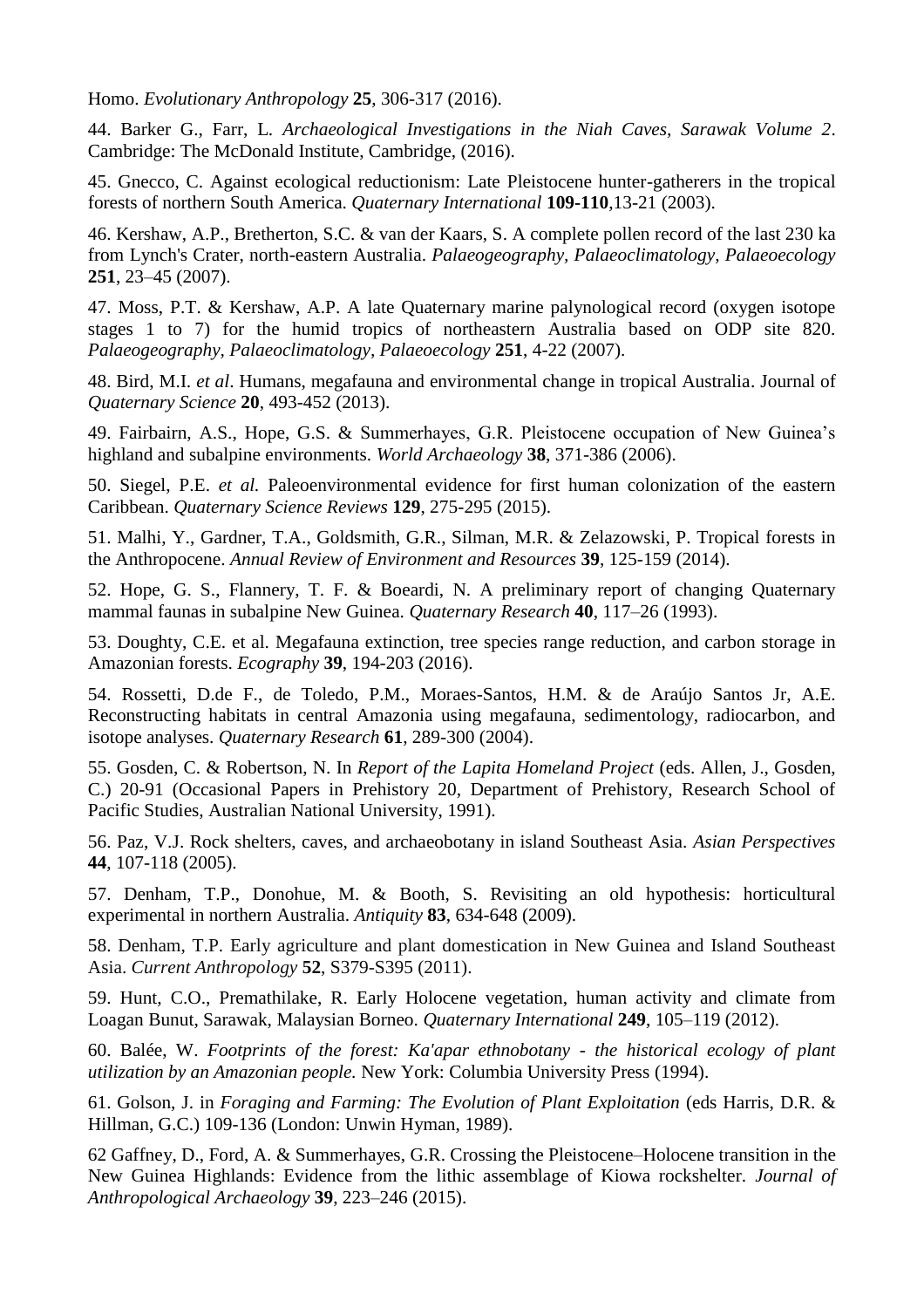63. Roberts, P., Gaffney, D., Lee-Thorp, J. & Summerhayes, G. Persistent tropical foraging in the highlands of terminal Pleistocene/Holocene New Guinea. *Nature Ecology and Evolution* **1**, 0044 (2017).

64. Iriarte, J., Denham, T. & Vrydaghs, L (eds). *Rethinking Agriculture: Archaeological and Ethnoarchaeological Perspectives*. Walnut, California: Left Coast Press (2007).

65. Eriksson, J *et al*. Identification of the yellow skin gene reveals a hybrid origin of the domestic chicken. *PLOS Genetics* <http://dx.doi.org/10.1371/journal.pgen.1000010> (2008).

66. Maxwell, J. J., Howarth, J.D.,Vandergoes, M.J., Jacobsen, G. E. & Barber, I.G. The timing and importance of arboriculture and agroforestry in a temperate East Polynesia Society, the Moriori, Rekohu (Chatham Island). *Quaternary Science Reviews* **149**, 306-325 (2016).

67. Shepard, G. H. & Ramirez, H. "Made in Brazil": Human Dispersal of the Brazil Nut (Bertholletia excelsa, Lecythidaceae) in Ancient Amazonia. *Economic Botany* **65**, 44-65 (2011).

68. Lombardo, U. & Prümers, H. Pre-Columbian occupation patterns in the eastern plains of the Llanos de Moxos, Bolivian Amazonia. *Journal of Archaeological Science* **37**, 18750-1885 (2010).

69. Rostain, S. *Islands in the rainforest: landscape management in pre-Columbian Amazonia*. Walnut Creek: Left Coast Press (2013).

70. Bush, M.B., Piperno, D.R. & Colinvaux, P.A. A 6,000 year history of Amazonian maize cultivation. *Nature* **340**, 303-305 (1989).

71. Hermenegildo, T, O'Connell, T.C., Guapindaia, V.L.C., Neves, E.G. New evidence for subsistence strategies of late pre-colonial societies of the mouth of the Amazon based on carbon and nitrogen isotopic data. *Quaternary International*. DOI : 10.1016/j.quaint.2017.03.003 (2017)

72. Bayon, G., Dennielou, B., Etoubleau, J., Ponzevera, E. & Toucanne, S. Intensifying weathering and land use in Iron Age Central Africa. *Science* **335**, 1219-1222 (2012).

73. Bellwood, P. Cultural and biological differentiation in Peninsular Malaysia: the last 10,000 years. *Asian Perspectives* **32**, 37-60 (1993).

74. Krigbaum, J. Neolithic subsistence patterns in northern Borneo reconstructed with stable carbon isotopes of enamel. *Journal of Anthropological Archaeology* **22**, 292–304 (2003).

75. Fitzpatrick, S.M. & Keegan, W.F. Human Impacts and Adaptations in the Caribbean Islands: A Historical Ecology Approach. *Transactions of the Royal Society of Edinburgh: Earth & Environmental Sciences* (2007)*.*

76. Prebble, M. & Dowe, J.L. The late Quaternary decline and extinction of palms on oceanic Pacific islands. *Quaternary Science Reviews* **27**, 2546-2567 (2008).

77. Prebble, M. & Wilmshurst, J.M. Detecting the initial impact of humans and introduced species on island environments in Remote Oceania using palaeoecology. *Biological Invasions* **11**,1529- 1556 (2009).

78. Fall, P. L. in *Altered ecologies: Fire, climate and human influence on terrestrial landscapes* (eds Haberle, S.G., Stevenson, J., Prebble, M.) Pages 253–271 (Canberra, The Australian National University: Terra Australis 32, ANU E-Press, 2010).

79. Steadman, D.W. *Extinction and biogeography of tropical Pacific birds*. University of Chicago Press (2006).

80. Sheil, D. *et al*. *The impacts and opportunities of oil palm in Southeast Asia: What do we know and what do we need to know?* Bogor, Indonesia: CIFOR, Occasional paper no. 51 (2009).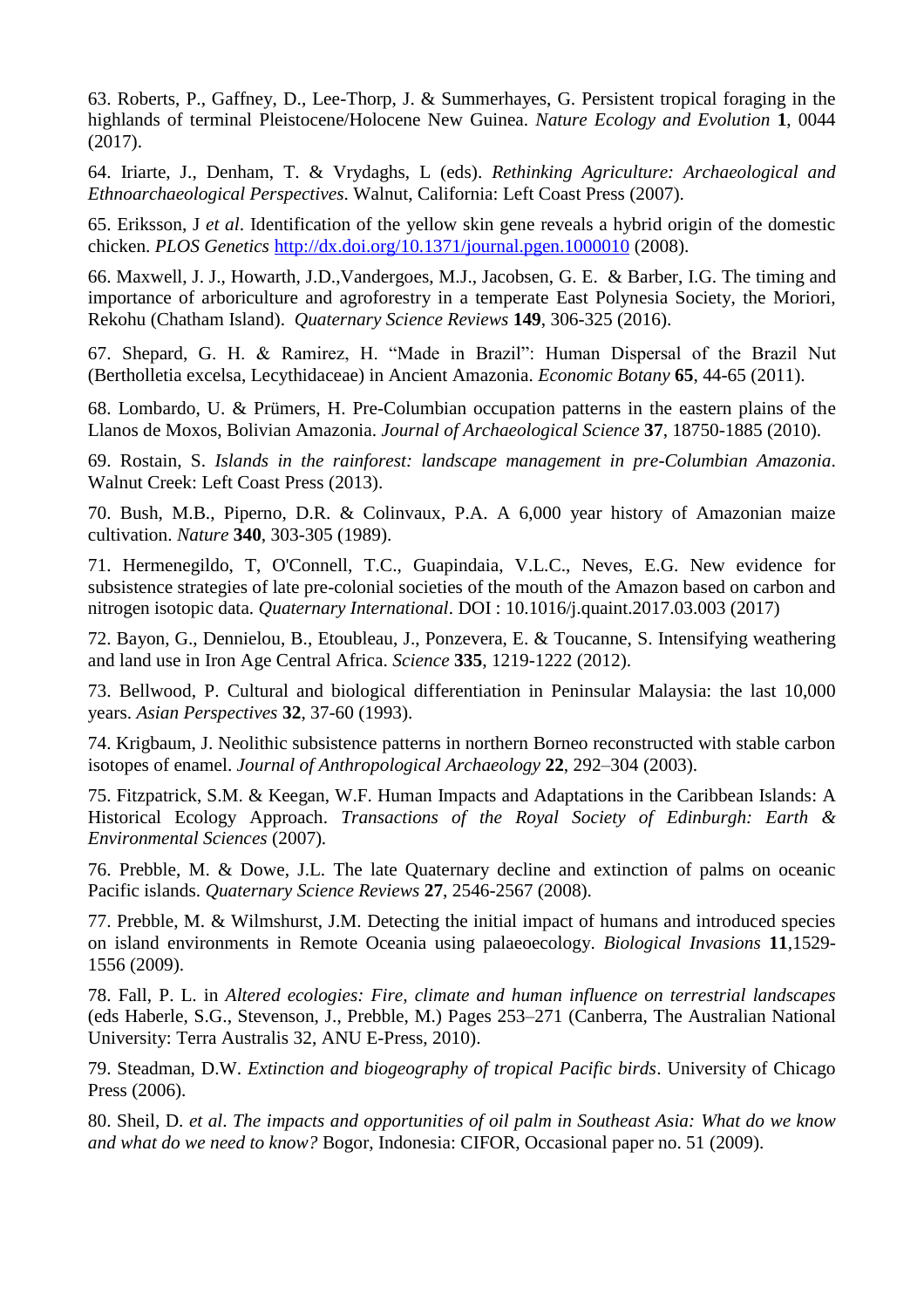81. Fearnside, P.M., Leafl, N. Jr. & Fernandes, F.M. Rainforest burning and the global carbon budgest: biomass, combustion efficiency and charcoal formation in the Brazilian Amazon. *Journal of Geophysical Research, Atmospheres* **98**, 16733-16743 (1993).

82. Iriarte, J. *et al.* Fire-free land use in pre-1492 Amazonian savannas. *Proceedings of the National Academy of Sciences, USA* **109**, 6473-6478 (2012.)

83. Preston, D. Exclusive: Lost City Discovered in the Honduran Rain Forest. *National Geographic* [http://news.nationalgeographic.com/2015/03/150302-honduras-lost-city-monkey-god-maya](http://news.nationalgeographic.com/2015/03/150302-honduras-lost-city-monkey-god-maya-ancient-archaeology/)[ancient-archaeology/](http://news.nationalgeographic.com/2015/03/150302-honduras-lost-city-monkey-god-maya-ancient-archaeology/) (2015).

84. Edwards, P. *Cambodge: The Cultivation of a Nation, 1860-1945*. Hawaii: University of Hawaii Press (2007).

85. Meggers, B.J. Environmental limitation on the development of culture. *American Anthropologist* **56**, 801-824 (1954).

86. Fisher, C.T. *et al.* Identifying Ancient settlement patterns through LiDAR in the Mosquaitia region of Honduras. *PLoS ONE* **11**, e0159890. doi:10.1371/journal.pone.0159890 (2016).

87. Webster, D. *The Fall of the Ancient Maya: Solving the Mystery of the Maya Collapse*. London: Thames and Hudson, (2002).

88. Larsen, M.C. Contemporary human uses of tropical forested watersheds and riparian corridors: ecosystem services and hazard mitigation, with examples from Panama, Puerto Rico, and Venezuela. *Quaternary International* <http://dx.doi.org/10.1016/j.quaint.2016.03.016> (2016).

89. Davis-Salazar, K.L. Late Classic Maya drainage and flood control at Copan, Honduras. *Ancient Mesoamerica* **17**, 125-138 (2006).

90. McAnany, P. A., Gallareta Negrón, T. Bellicose rulers and climatological peril? Retrofitting twenty-first century woes on eighth-century Maya society. In McAnany, P.A., Yoffee, N. (eds.) Questioning collapse: human resilience, ecological vulnerability, and the aftermath of empire. Pp. 142-175 (2010).

91. Beach, T., Dunning, N., Luzzadder-Beach, S., Cook, D.E. & Lohse, J. Impacts of the ancient Maya on soils and soil erosion in the central Maya Lowlands. *Catena* **65**, 166-178 (2006).

92. Labrière, N., Locatelli, B., Laumonier, Y., Freycon, V. & Bernoux, M. Soil erosion in the humid tropics: A systematic quantitative review. *Agriculture, Ecosystems and Environment* 203: 127-139 (2015).

93. Ford, A. & Nigh, R. *The Maya Forest Garden: Eight Millennia of Sustainable Cultivation of the Tropical Woodlands*. London: Routledge (2015).

94. McNeil, C.L. Deforestation, agroforestry, and sustainable land management practices among the Classic period Maya. *Quaternary International* **249**, 19-30 (2012).

95. Neves, E.G. In *Handbook of South American archaeology* (eds Silverman, H. & Isbell, W) 359- 379 (New York, NY: Springer, 2008).

96. Fletcher, R. Low-density, agrarian-based urbanism: A comparative view. *Insights* **2**, 2-19 (2009).

97. Simon, D. & Adam-Bradford, A. Archaeology and contemporary dynamics for more sustainable, resilient cities in the peri-urban interface. *Balanced Urban Development: Options and Strategies for Liveable Cities* **72**, 57-83 (2016).

98. Buckley, B.M. et al. Climate as a contributing factor in the demise of Angkor, Cambodia. *Proceedings of the National Academy of Sciences, USA* **107**, 6748-6752 (2010).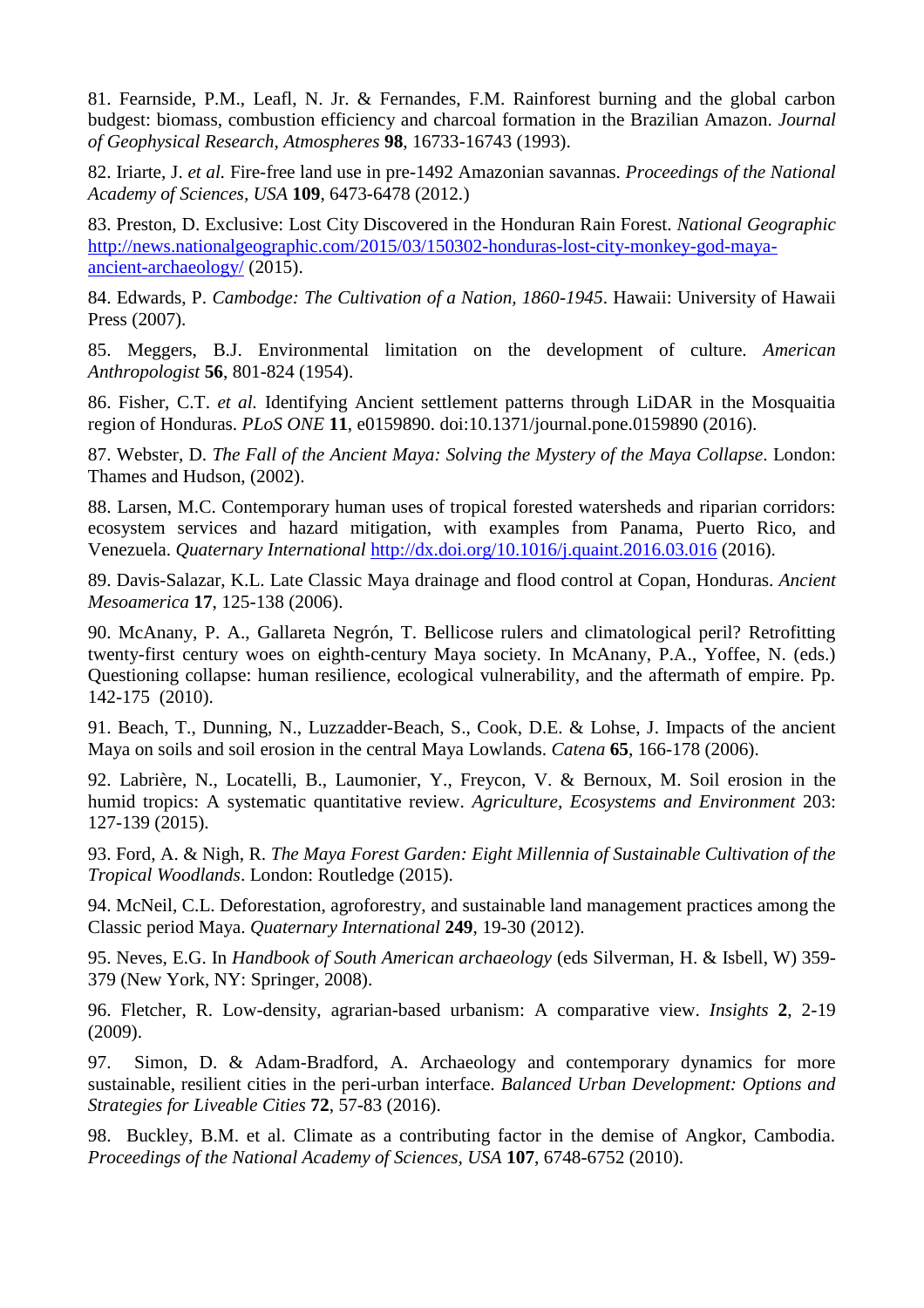99. Lucero, L.J., Fletcher, R. & Coningham, R. From 'collapse' to urban diaspora: the transformation of low-density, dispersed agrarian urbanism. *Antiquity* **89**, 1139-1154 (2015).

100. Barthel S. & Isendahl C. Urban gardens, agricultures and water management: sources of resilience for long-term food security in cities. *Ecological Economics* DOI:10.1016/j.ecolecon.2012.06.018 (2012).

101. Isendahl, C. & Smith, M.E. Sustainable agrarian urbanism: the low-density cities of the Mayas and Aztecs. *Cities* **31**, 132-143 (2013).

102. Bush, M. B. & Silman, M.R. Amazonian exploitation revisited: ecological asymmetry and the policy pendulum. *Frontiers in Ecology and the Environment* **5**, 457-465.94 (2007).

103. Roberts, P. 2017. In *Exploring Frameworks for Tropical Forest Conservation: managing production and consumption for sustainability* (ed Sanz, N) (Mexico City: UNESCO, 2017).

104. Rostain, S. 2017. In *Exploring Frameworks for Tropical Forest Conservation: managing production and consumption for sustainability* (ed Sanz, N) (Mexico City: UNESCO, 2017).

105. United Nations 2030. *Sustainable Development Programme*. UN Web Services Section. <http://www.un.org/sustainabledevelopment/sustainable-development-goals/>

106. Burney, D.A. Burney, L.P. Paleoecology and "inter-situ" restoration on Kaua'I, Hawai'i. *Frontiers in Ecology and the Environment* **5**, 483-490 (2007).

107. Fraser J.A., Frausin, V., Jarvis, A. An intergenerational transmission of sustainability?: Ancestral habitus and food production in a traditional agro-ecosystem of the Upper Guinea forest, West Africa. *Global Environmental Change* **31**, 226-238 (2015).

108. Sheil, D. *et al.* Do Anthropogenic Dark Earths occur in the interior of Borneo? Some initial observations from East Kalimantan. *Forests* **3**, 207-229 (2012).

109. Glaser, B. & Birk, J.J. State of the scientific knowledge on properties and genesis of Anthropogenic Dark Earths in Central Amazonia. *Geochimica et Cosmochimica Acta* **82**, 39-51 (2011).

110. Barume, A. *Heading Towards Extinction? Indigenous Rights in Africa: The Case of the Twa of the Kahuzi-Biega National Park, Democratic Republic of Congo*. Denmark: IWGIA, Denmark (2000).

111. Ocheje, P.D. "In the public interest": forced evictions, land rights and human development in Africa. *Journal of African Law* **51**, 173-214 (2007).

112. Ricardo, B. (ed.). *Deforestation in Amazonia (1970-2013).* Sao Paolo: Instituto SocioAmbiental, (2012).

113. Rocha, B.C., Jácome, C., Stuchi, F.F., Mongeló, G.Z. & Valle, R. Arqueologia pelas gentes: um manifesto. Constatações e posicionamentos críticos sobre a arqueologia brasileira em tempos de PAC. *Revista de Arqueologia* **26/1**: 130-140 (2013).

114. Clement, C.R. *et al.* The domestication of Amazonia before European conquest. *P Roy Soc Lond B Bio* 282: 20150813.malhi. (2015).

115. Hobbs, R.J., Higgs, E. & Harris, J.A., Novel ecosystems: implications for conservation and restoration. *Trends in ecology & evolution* **24**, 599-605 (2009).

116. Bonell, M., Bruijnzeel, L.A. Forests, water and people in the humid tropics: past, present and future hydrological research for integrated land and water management. Cambridge: Cambridge University Press/UNESCO (2005).

117. UNESCO. *World Heritage Forests*. World Heritage, Vol. 61. [http://unesdoc.unesco.org/images/0021/002139/213912e.pdf](https://email.gwdg.de/owa/redir.aspx?C=_Qs5PV36vvrUizhUEH1r1NkWVJ47eKMUxpnPnsvcMp6FCv_rI4jUCA..&URL=http%3a%2f%2funesdoc.unesco.org%2fimages%2f0021%2f002139%2f213912e.pdf) (2011).